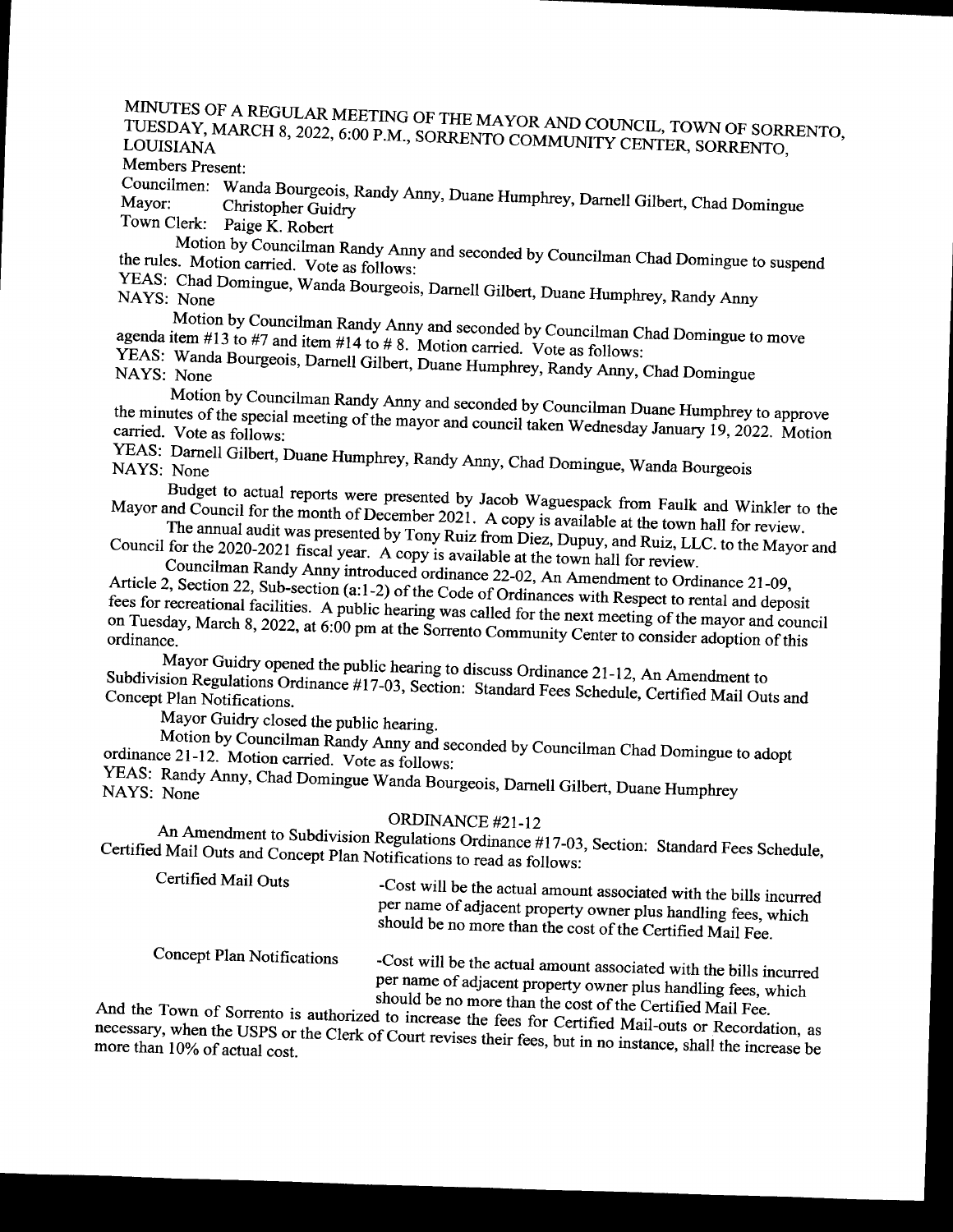BE IT ORDAINED BY THE TOWN COUNCIL OF THE TOWN OF SORRENTO THAT: An Amendment to Subdivision Regulations Ordinance #17-03, Section: Standard Fees Schedule, Certified Mail Outs and Concept Plan Notifications to read as follows:

| Certified Mail Outs        | -Cost will be the actual amount associated with the bills incurred<br>per name of adjacent property owner plus handling fees, which                                                                                                                             |
|----------------------------|-----------------------------------------------------------------------------------------------------------------------------------------------------------------------------------------------------------------------------------------------------------------|
| Concept Plan Notifications | should be no more than the cost of the Certified Mail Fee.<br>-Cost will be the actual amount associated with the bills incurred<br>per name of adjacent property owner plus handling fees, which<br>should be no more than the cost of the Certified Mail Fee. |
|                            |                                                                                                                                                                                                                                                                 |

And the Town of Sorrento is authorized to increase the fees for Certified Mail-outs or Recordation, as necessary, when the USPS or the Clerk of Court revises their fees, but in no instance, shall the increase be more than 10% of actual cost.

This ordinance was introduced on January 19, 2022, by Councilman Randy Anny. A public hearing having been duly held, the title read, and the ordinance considered, on motion by Councilman Randy Anny, seconded by Councilman Chad Domingue, a record vote was had as follows: YEAS: Randy Anny, Chad Domingue, Wanda Bourgeois, Darnell Gilbert, Duane Humphrey NAYS: None ABSTAINED: None

ABSENT: None

Whereupon the presiding officer declared the ordinance duly adopted on the 1st day of February 2022.

Mayor Guidry opened the public hearing to discuss Ordinance 22-01, An ordinance to amend Section 2-56 of the Sorrento Code of Ordinances to set the time and place of meetings.

Mayor Guidry closed the public hearing.

Motion by Councilman Chad Domingue and seconded by Councilman Randy Anny to adopt ordinance 22-01. Motion carried. Vote as follows:

YEAS: Chad Domingue, Wanda Bourgeois, Darnell Gilbert, Duane Humphrey, Randy Anny NAYS: None

Ordinance 22-01

An ordinance to amend Section 2-56 of the Sorrento Code of Ordinances to set the time and place of meetings.

BE IT ORDAINED BY THE TOWN COUNCIL OF THE TOWN OF SORRENTO:

Section 2-56 of the Sorrento Code of Ordinances to set the time and place of meeting is hereby amended as follows:

Section 1. The Town of Sorrento shall hold one regular meeting per month pursuant to LSA-RS 33:405. Regular meetings of the mayor and council shall be held in the council chambers on the second Tuesday of each month at 6:00 p.m.

Section 2. This ordinance shall be effective March 1, 2022.

The foregoing ordinance was introduced on January 19, 2022, by Councilman Randy Anny, A public hearing was held, notice of which was duly published. Upon the title being read and the ordinance considered, on motion by Councilman Chad Domingue and seconded by Councilman Randy Anny, to adopt said ordinance, a record vote was taken, and the following result was had.

YEAS: Randy Anny, Chad Domingue, Wanda Bourgeois, Darnell Gilbert, Duane Humphrey NEAS: None

ABSENT: None

Whereupon the presiding officers declared the ordinance duly adopted.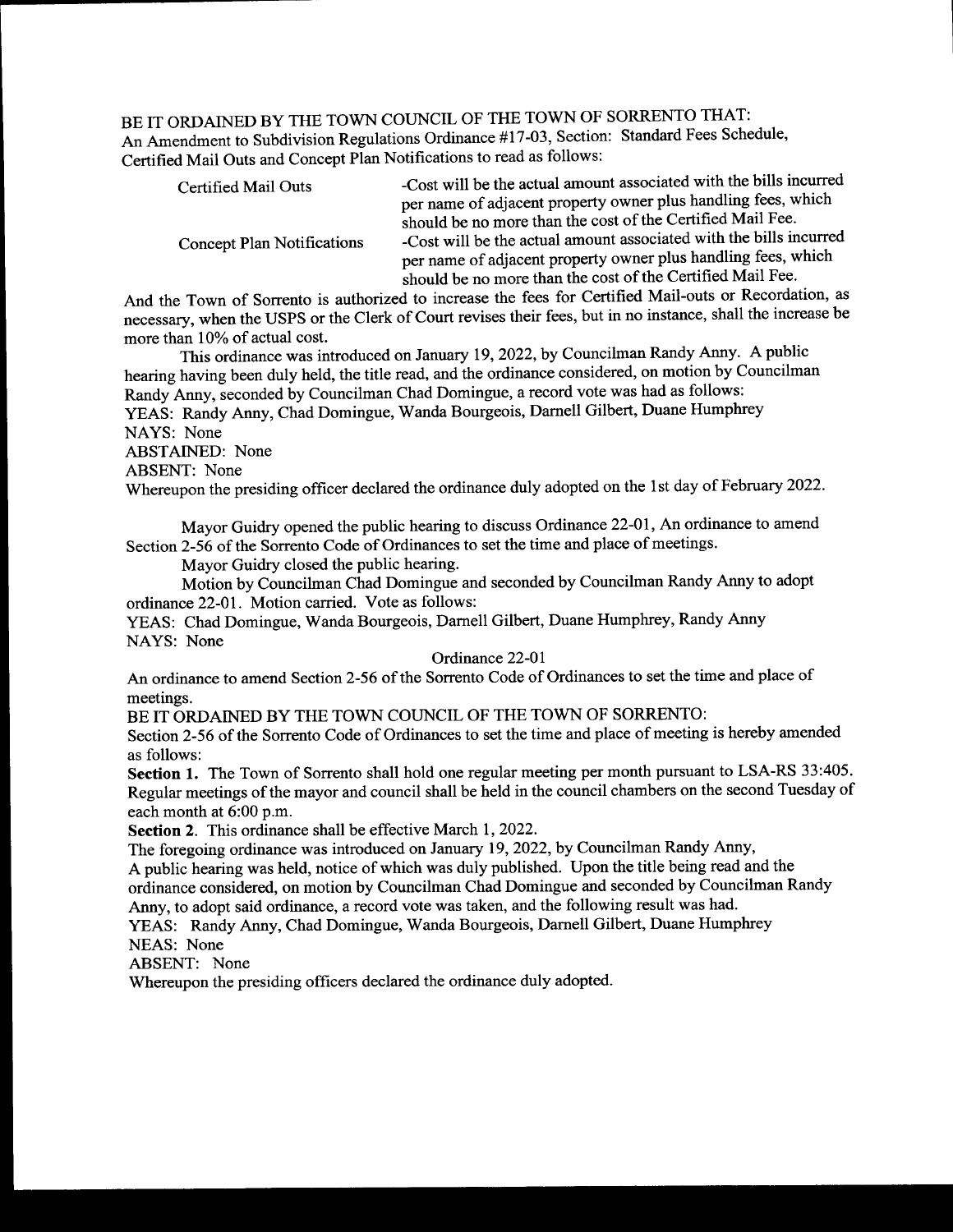Motion by Councilman Randy Anny and seconded by Councilman Chad Domingue to approve write-offs for delinquent utility customers with the following criteria: 5 years or older from last payment date, deceased, or any amount less than \$125.00. Motion carried. Vote as follows: YEAS: Darnell Gilbert, Duane Humphrey, Randy Anny, Chad Domingue, Wanda Bourgeois NAYS: None

Motion by Councilman Chad Domingue and seconded by Councilman Randy Anny to authorize the mayor to execute all necessary documents to enter <sup>a</sup> contract with All South Consulting Engineers to develop a plan to extend sewer to John Leblanc and Brittany St. Motion carried. Vote as follows: YEAS: Duane Humphrey, Randy Anny, Chad Domingue, Wanda Bourgeois, Darnell Gilbert NAYS: None

There being no further business to be brought, before the Mayor and Council, on motion duly made and seconded, the meeting was adjourned.

Paige K. Robert<br>Paige K. Robert, Town Clerk (Christopher Guidry Mayor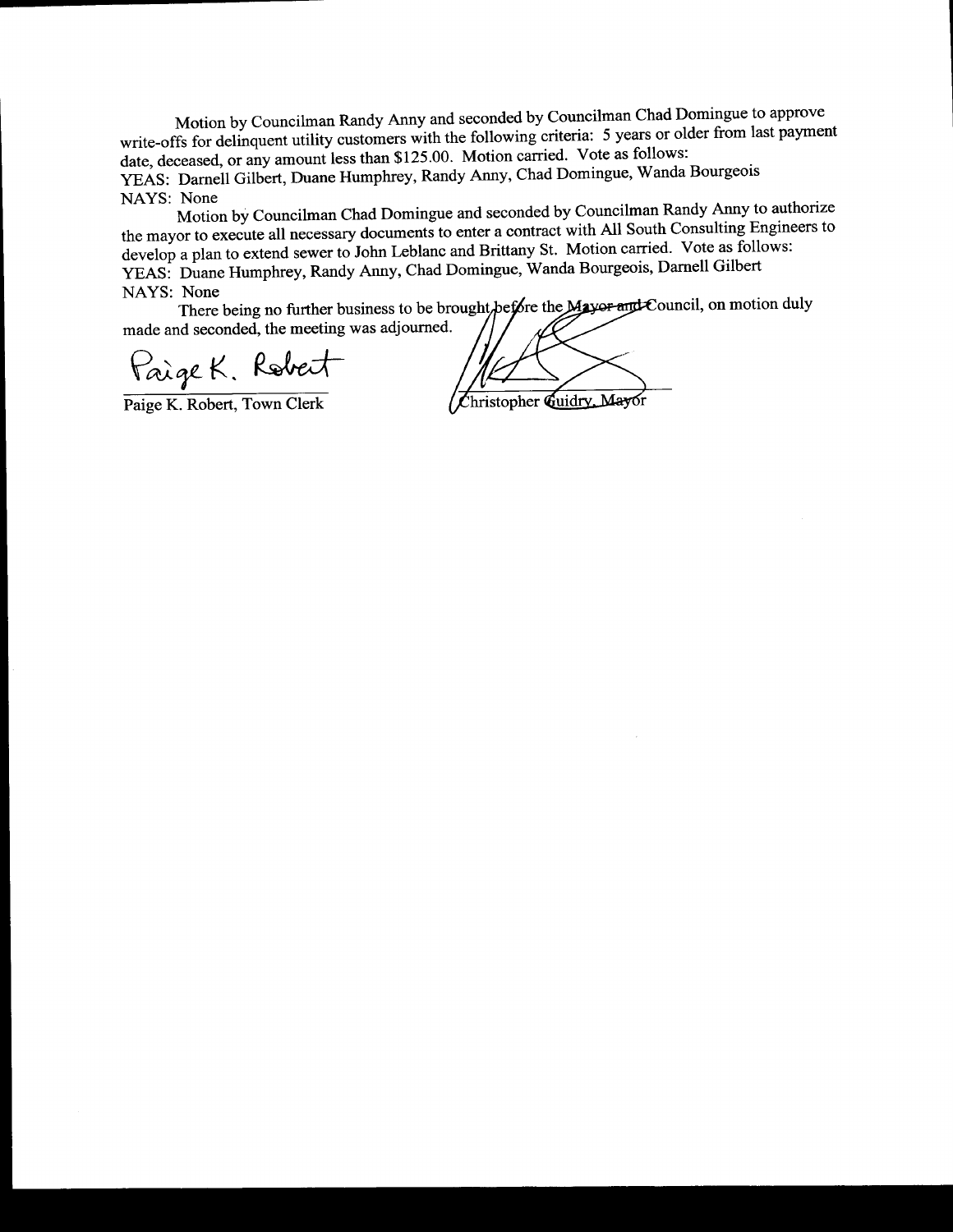|                        |                |          |       | <b>City Calls and Arrest</b> |      |      |      |               |
|------------------------|----------------|----------|-------|------------------------------|------|------|------|---------------|
|                        |                |          |       | Sorrento, Louisiana          |      |      |      |               |
|                        | <b>January</b> | February | March | <b>April</b>                 | May  | June | July | <b>August</b> |
|                        | 2022           | 2022     | 2022  | 2022                         | 2022 | 2022 | 2022 | 2022          |
|                        |                |          |       |                              |      |      |      |               |
| Veh. Accidents         | 22             |          |       |                              |      |      |      |               |
|                        |                |          |       |                              |      |      |      |               |
| <b>Burglaries</b>      | 1              |          |       |                              |      |      |      |               |
|                        |                |          |       |                              |      |      |      |               |
| <b>Thefts</b>          | 4              |          |       |                              |      |      |      |               |
|                        |                |          |       |                              |      |      |      |               |
| Armed Robbery          | $\pmb{0}$      |          |       |                              |      |      |      |               |
|                        |                |          |       |                              |      |      |      |               |
| Simple Robbery         | $\bf{0}$       |          |       |                              |      |      |      |               |
| Alarms                 | 5              |          |       |                              |      |      |      |               |
|                        |                |          |       |                              |      |      |      |               |
| <b>Narcotics</b>       | 1              |          |       |                              |      |      |      |               |
| Shooting               | $\mathbf 0$    |          |       |                              |      |      |      |               |
| <b>Total Service Q</b> | 146            |          |       |                              |      |      |      |               |
|                        |                |          |       |                              |      |      |      |               |
| SCO/Loud Musi          | 0              |          |       |                              |      |      |      |               |

Mayor and City Council Report

| <b>Traffic Citations</b> |  |  |  |  |
|--------------------------|--|--|--|--|
|                          |  |  |  |  |
| <b>Adult Arrests</b>     |  |  |  |  |

Cpt. Reservelt Hang **AR** 

 $\ddot{\cdot}$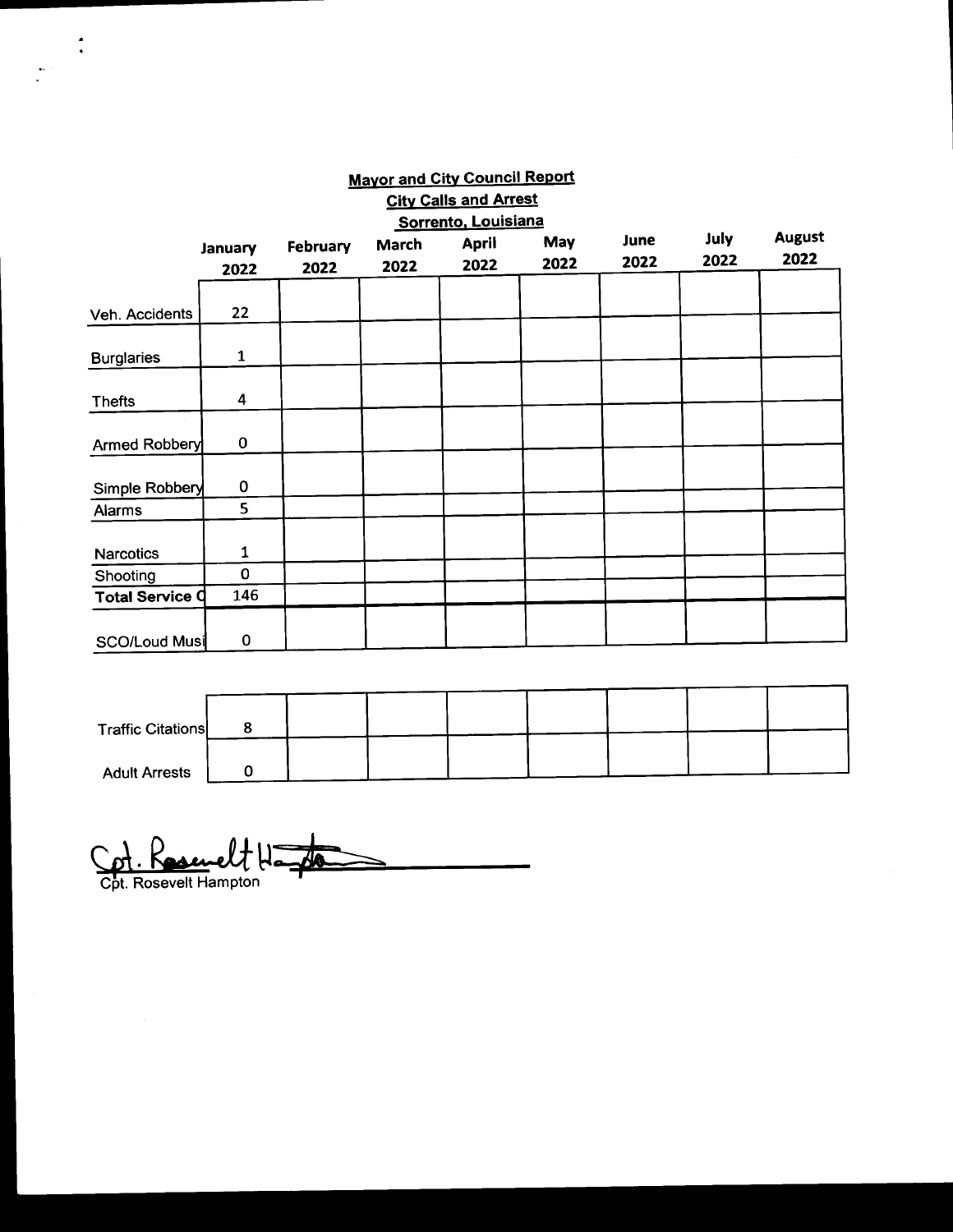| <b>Row Labels</b>                | <b>Count of Incident Number</b> |
|----------------------------------|---------------------------------|
| 911 Investigation                | 3                               |
| Accident                         | 22                              |
| Alarm                            | 5                               |
| <b>Animal Complaint</b>          | 4                               |
| <b>Assist</b>                    | 42                              |
| <b>Burglary</b>                  | 1                               |
| <b>Check on Welfare</b>          | 5                               |
| <b>Civil Dispute</b>             | 3                               |
| Damage to Property               | $\overline{\phantom{a}}$        |
| Disturbance                      | 17                              |
| Escort                           | 3                               |
| Missing/Runaway                  | $\mathbf{1}$                    |
| <b>Narcotics</b>                 | 1                               |
| <b>School Walk Thru</b>          | 7                               |
| <b>Suicide Investigation</b>     | 1                               |
| <b>Suspicious Person/Vehicle</b> | 6                               |
| <b>Theft</b>                     | 4                               |
| <b>Traffic Incident</b>          | 14                              |
| <b>Trespassing</b>               | 2                               |
| <b>Warrant Arrest</b>            | 1                               |
| <b>Weapons Violations</b>        | 2                               |
| <b>Grand Total</b>               | 146                             |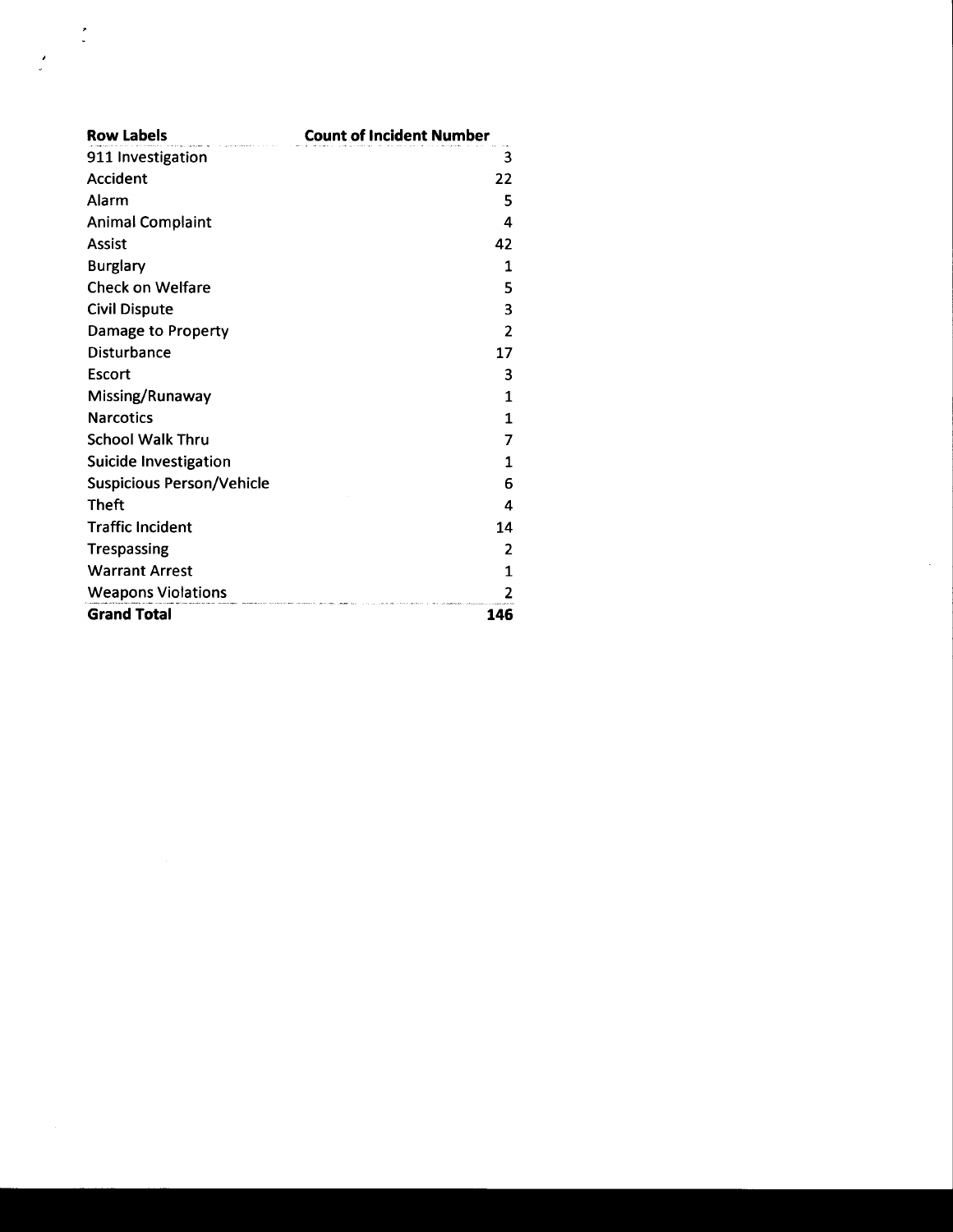| Sorrento calls for sevice | 2019           | 2020 | 2021 |
|---------------------------|----------------|------|------|
| Calls                     | 1452           | 1245 | 1452 |
| <b>Accidents</b>          | 140            | 159  | 223  |
| <b>Alarms</b>             | 98             | 139  | 139  |
| <b>Assaults</b>           | 10             | 13   | 24   |
| <b>Assists</b>            | 165            | 83   | 103  |
| <b>Burglaries</b>         | 12             | 23   | 15   |
| Deaths                    | 1              | 3    | 4    |
| <b>Disturbances</b>       | 117            | 140  | 156  |
| <b>Narcotics</b>          | 7              | 6    | 7    |
| Shootings                 | $\overline{2}$ | 1    | 0    |
| Suspicious person/veh.    | 109            | 102  | 130  |
| <b>Thefts</b>             | 63             | 58   | 54   |
| <b>Trespassing</b>        | 19             | 14   | 20   |
| <b>Weapons Violations</b> | 5              | 11   | 12   |
| Arrest                    | 25             | 21   | 76   |
| <b>Citations</b>          | 490            | 522  | 333  |

 $\mathcal{A}^{\mathcal{A}}$ 

 $\bullet$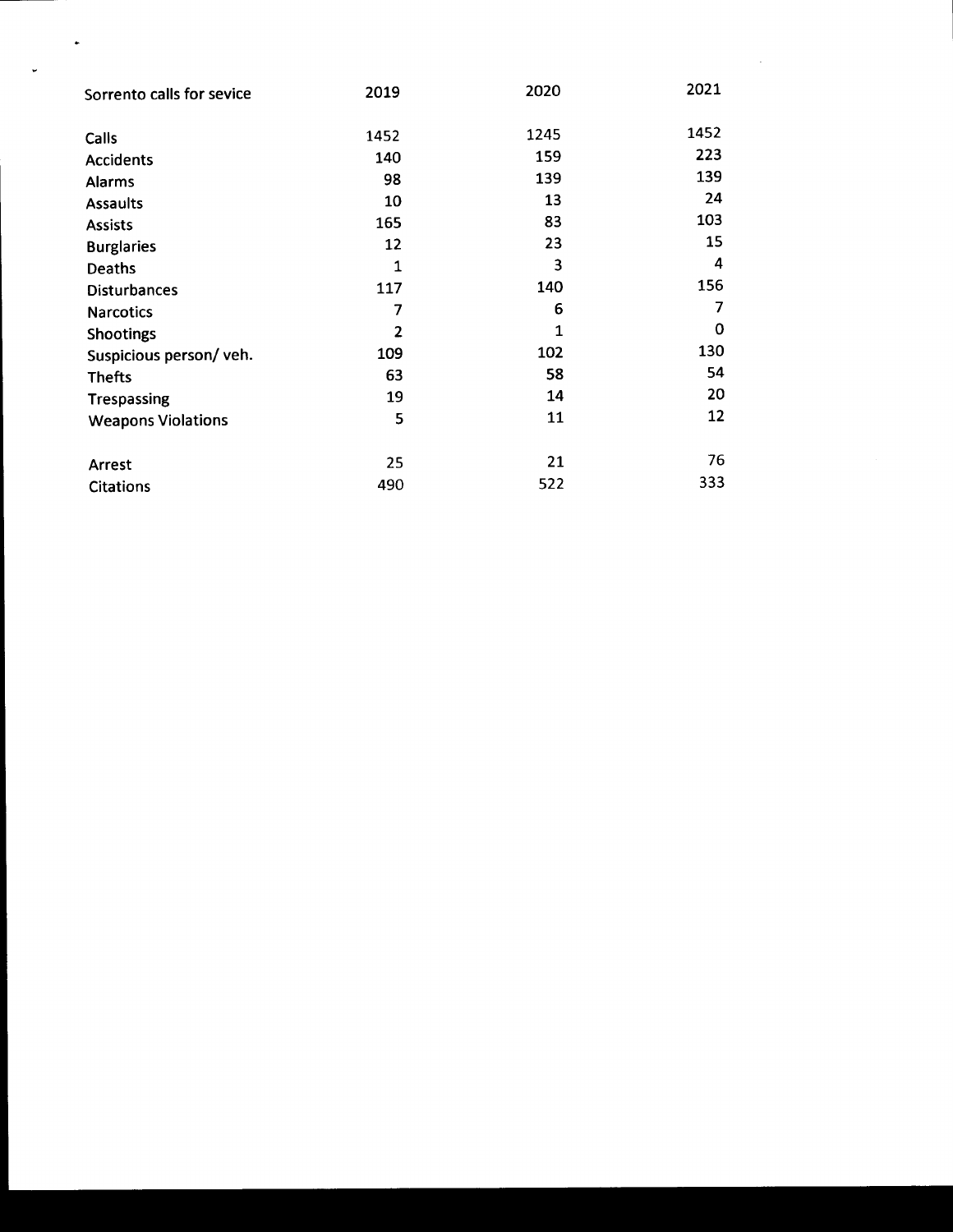

FINANCIAL STATEMENTS

December 31, 2021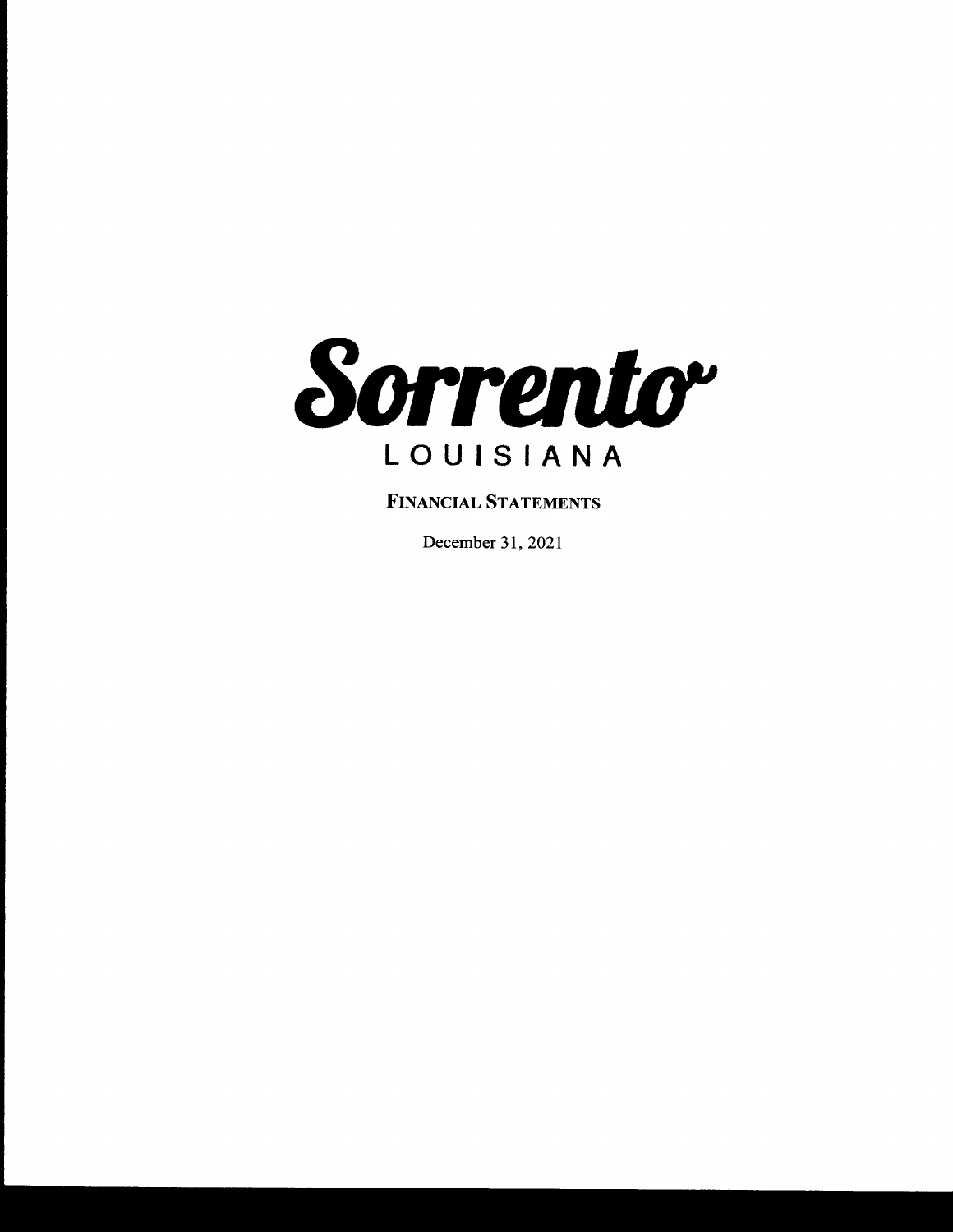#### Town of Sorrento Key stats December 31, 2021

#### 1) Cash position

| <b>Total</b> |                    |                    | Unrestricted                                   |                    |                    | Change from June 30th |  |
|--------------|--------------------|--------------------|------------------------------------------------|--------------------|--------------------|-----------------------|--|
| \$           |                    |                    | S                                              | 536,607            |                    | <b>Unrestricted</b>   |  |
|              | 730.632<br>682,588 | 109,571<br>253,713 |                                                | 621,061<br>428,875 | 320,070<br>175,928 | (84, 454)<br>107,732  |  |
|              |                    |                    |                                                |                    |                    |                       |  |
|              |                    | 315,114            |                                                |                    |                    |                       |  |
|              |                    | 45,955             |                                                |                    |                    |                       |  |
|              |                    |                    |                                                |                    |                    |                       |  |
|              |                    |                    |                                                |                    |                    |                       |  |
|              |                    |                    |                                                |                    |                    |                       |  |
|              |                    | 11,219             |                                                |                    |                    |                       |  |
|              |                    | 966,249 \$         | <b>Restricted</b><br>41,358<br>13.345<br>2,651 | 429.641            |                    | <b>Restricted</b>     |  |

#### 2) Revenue trends

| Sales tax                   | <b>FYE</b>                                  |    |                   |        | <b>General Fund</b><br><b>Collections</b>      |                      |         | <b>Rest. Fund</b><br><b>Collections</b>            |    |                   |
|-----------------------------|---------------------------------------------|----|-------------------|--------|------------------------------------------------|----------------------|---------|----------------------------------------------------|----|-------------------|
|                             | 2022<br>2021<br>2020<br>2019                |    |                   | \$     | 376,623<br>606,952<br>576,720<br>535,232       | 5%<br>7%             | \$      | 66,463<br>107,109<br>101,774<br>94,416             |    | 5%<br>7%          |
|                             | 2022 budget                                 |    |                   | s      | 575,000                                        | 65.5%                | s       | 97,500                                             |    | 68.2%             |
| <b>Utility charges</b>      | <b>FYE</b>                                  |    |                   |        | <b>Sewer</b>                                   |                      |         | Garbage                                            |    |                   |
|                             | 2022<br>2021<br>2020<br>2019<br>2022 budget |    |                   | s<br>s | 30,311<br>58,482<br>57,862<br>57,915<br>60,000 | 0%<br>50.5%          | \$<br>s | 66,768<br>127,022<br>124,896<br>121,310<br>130,000 |    | 2%<br>3%<br>51.4% |
| 3) Utility receivable aging |                                             |    |                   |        |                                                |                      |         |                                                    |    |                   |
| Amount owed - 11/30/2021    | Total<br>18,492<br>\$                       | S  | Current<br>13,043 | \$     | 30 days<br>(201)                               | \$<br>60 days<br>568 | s       | 90 days<br>(492)                                   | \$ | 120 days<br>5,574 |
| Amount owed - 06/30/2021    | 14,684<br>S                                 | \$ | 13,104            | \$     | $(2,723)$ \$                                   | (501)                | -\$     | (93)                                               | \$ | 4,896             |
| Amount owed - 06/30/2020    | 19,200                                      | \$ | 14,984            | \$     | $(2,140)$ \$                                   | 981                  | \$      | 768                                                | s  | 4,608             |
| Amount owed - 06/30/2019    | 15,303                                      | S  | 12,716            | S      | $(2,226)$ \$                                   | 526                  | \$      | (573)                                              | \$ | 4,860             |

#### 4) Profitabiliy- operating cash flows

|                                                                                                            |    | General Fund              |   | Restricted                      |                        |                        |           |
|------------------------------------------------------------------------------------------------------------|----|---------------------------|---|---------------------------------|------------------------|------------------------|-----------|
| <b>FYE 2022</b><br>Surplus (deficit)                                                                       | \$ | 91,870 \$                 |   | 6.754                           |                        |                        |           |
| Capital outlay activity, net of grants and proceeds<br>Depreciation                                        |    | (4, 462)                  |   | $\blacksquare$                  |                        |                        |           |
| Operating cash flows                                                                                       |    | 87,408                    | S | 6,754                           |                        |                        |           |
| Utility                                                                                                    |    | 2022B                     |   | <b>YTD 2022</b>                 | 2021                   | 2020                   | 2019      |
| Operating deficit<br>Capital outlay activity, net of grants and proceeds<br>Proceeds from Legal Settlement | s  | $(106, 800)$ \$<br>20,000 |   | $(11, 417)$ \$<br>۰<br>(77,500) | 37.722 \$<br>(126.392) | 36.969 S<br>(130, 198) | (96, 503) |
| Depreciation                                                                                               |    | 85,000                    |   | 42,500                          | 80,000                 | 85,000                 | 85,000    |
| <b>Net</b>                                                                                                 |    | $(1,800)$ \$              |   | $(46, 417)$ \$                  | $(8,669)$ \$           | $(8,230)$ \$           | (11, 503) |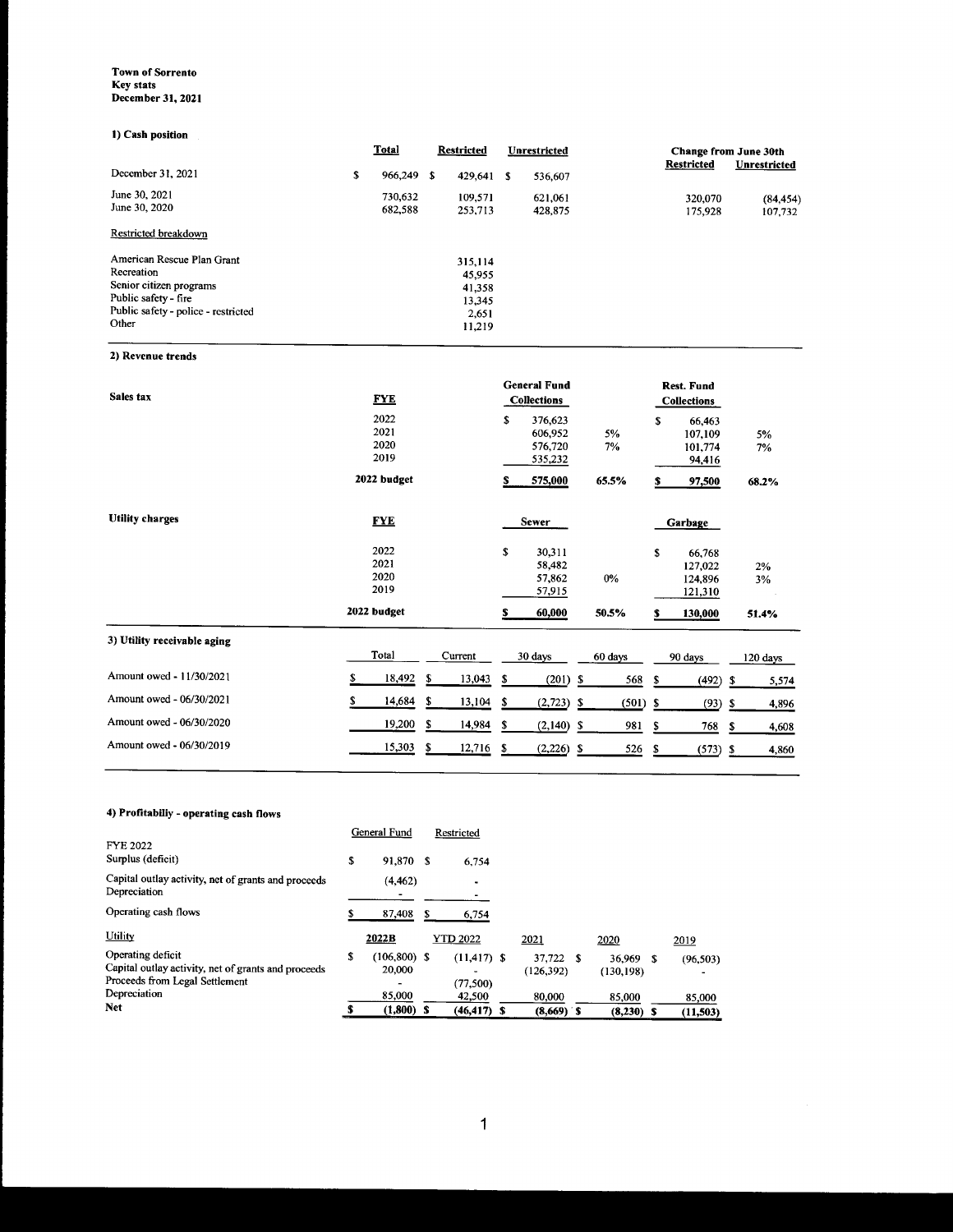#### Town of Sorrento **Overview** December 31, 2021

|                                            | YTD as of                              |    | Current Year - FYE 2021/2022 |    |                       |   |                                 |             |  |
|--------------------------------------------|----------------------------------------|----|------------------------------|----|-----------------------|---|---------------------------------|-------------|--|
|                                            | 12/31/2020                             |    | Actual                       |    | <b>Budget</b>         |   | Remaining                       | % of budget |  |
| <b>General:</b>                            |                                        |    |                              |    |                       |   |                                 |             |  |
| Sales tax                                  |                                        |    |                              |    |                       |   |                                 |             |  |
| Property tax                               | \$<br>288,348                          | \$ | 376,623                      | \$ | 575,000               | s | 198,377                         |             |  |
| Franchise fees                             | 59,997                                 |    | 63,102                       |    | 72,000                |   | 8,898                           |             |  |
| Beer Tax                                   | 49,844                                 |    | 55,179                       |    | 92,500                |   | 37,321                          |             |  |
| Licenses and permits                       | 1,553                                  |    | 1,559                        |    | 3,000                 |   | 1,441                           |             |  |
| Charges for Services                       | 10,034                                 |    | 21,891                       |    | 101,300               |   | 79,409                          |             |  |
| Fines                                      |                                        |    | $\overline{a}$               |    | 11,500                |   | 11,500                          |             |  |
| Planning & Zoning                          | 2,251                                  |    | 1,064                        |    | 4,000                 |   | 2,936                           |             |  |
| Intergovernmental grants - Operational     | 2,982                                  |    | 22,573                       |    |                       |   | (22, 573)                       |             |  |
| State tourism grant                        |                                        |    |                              |    | 6,000                 |   | 6,000                           |             |  |
| Transfers In                               | 20,800                                 |    | 4,462                        |    |                       |   | (4, 462)                        |             |  |
| Other                                      | 45,177                                 |    | 14,700<br>690                |    | 37,400                |   | 22,700                          |             |  |
| <b>Total revenue</b>                       | 480,986                                |    | 561,843                      |    | 1,000                 |   | 310                             |             |  |
| Administration                             | 136,016                                |    |                              |    | 903,700               |   | 341,857                         | 62%         |  |
| Police                                     | 185,874                                |    | 153,690                      |    | 259,100               |   | 105,410                         |             |  |
| <b>Streets</b>                             | 180,762                                |    | 183,146<br>133,138           |    | 366,500               |   | 183,354                         |             |  |
| Capital outlay                             | 55,127                                 |    |                              |    | 267,200               |   | 134,062                         |             |  |
|                                            |                                        |    |                              |    | 40,000                |   | 40,000                          |             |  |
| <b>Total expenditures</b>                  | 557,779                                |    | 469,973                      |    | 932,800               |   | 462,827                         | 50%         |  |
| Restricted:                                |                                        |    |                              |    |                       |   |                                 |             |  |
| Sales tax                                  | 50,885                                 |    | 66,463                       |    | 97.500                |   |                                 |             |  |
| Other                                      | 2,361                                  |    | 18,797                       |    |                       |   | 31,037                          |             |  |
| <b>Total revenue</b>                       | 53,246                                 |    |                              |    | 13,400                |   | (5, 397)                        |             |  |
| Fire                                       |                                        |    | 85,259                       |    | 110,900               |   | 25,641                          | 77%         |  |
| Senior citizen programs                    | 15,323                                 |    | 39,955                       |    | 32,500                |   | (7, 455)                        |             |  |
| Recreation - Community Center              | 12,147<br>21,253                       |    | 12,909                       |    | 30,000                |   | 17,091                          |             |  |
| <b>Transfer Out</b>                        | 10,400                                 |    | 17,904                       |    | 25,800                |   | 7,896                           |             |  |
| Other                                      | 154                                    |    | 7,350                        |    | 20,800                |   | 13,450                          |             |  |
| Capital outlay                             | 1,738                                  |    | 387<br>$\blacksquare$        |    | 500<br>$\blacksquare$ |   | 113<br>$\overline{\phantom{a}}$ |             |  |
| <b>Total expenditures</b>                  | 61,015                                 |    | 78,506                       |    | 109,600               |   | 31,094                          | 72%         |  |
| <b>Utility Fund:</b>                       |                                        |    |                              |    |                       |   |                                 |             |  |
| Garbage                                    |                                        |    |                              |    |                       |   |                                 |             |  |
| Sewer                                      | 63,638                                 |    | 66,520                       |    | 130,000               |   | 63,480                          |             |  |
| Sewer Grant                                | 29,212                                 |    | 30,223                       |    | 60,000                |   | 29,777                          |             |  |
| Proceeds from Legal Settlement             | $\ddot{\phantom{0}}$<br>$\blacksquare$ |    |                              |    |                       |   |                                 |             |  |
| Other                                      | 5,520                                  |    | 77,500                       |    |                       |   | (77, 500)                       |             |  |
| Total revenue                              |                                        |    | 5,429                        |    | 11,150                |   | 5,721                           |             |  |
|                                            | 98,370                                 |    | 179,672                      |    | 201,150               |   | 21,478                          | 89%         |  |
| Garbage                                    | 60,269                                 |    | 64,250                       |    | 115,000               |   | 50,750                          |             |  |
| Sewer maintenance                          | 19,081                                 |    | 66,394                       |    | 25,000                |   | (41, 394)                       |             |  |
| Sewer operating costs                      | 10,995                                 |    | 7,619                        |    | 40,000                |   | 32,381                          |             |  |
| Depreciation<br>Transfer Out               | 40,000                                 |    | 42,500                       |    | 85,000                |   | 42,500                          |             |  |
| Capital outlay                             | 10,400                                 |    | 7,350                        |    | 18,700                |   | 11,350                          |             |  |
| Other                                      |                                        |    |                              |    | 20,000                |   | 20,000                          |             |  |
| <b>Total expenditures</b>                  | 1,982                                  |    | 2,977                        |    | 4,250                 |   | 1,273                           |             |  |
|                                            | 142,727                                |    | 191,090                      | S  | 307,950               | S | 116,860                         | 62%         |  |
| <u>Total:</u>                              |                                        |    |                              |    |                       |   |                                 |             |  |
| Inflows                                    | 632,602                                |    | 826,775                      |    |                       |   |                                 |             |  |
| Outflows                                   | 761,522                                |    | 739,569                      |    |                       |   |                                 |             |  |
| Net                                        | (128, 919)                             |    | 87,206                       |    |                       |   |                                 |             |  |
| Depreciation                               | 40,000                                 |    | 42,500                       |    |                       |   |                                 |             |  |
| Capital outlay, net of grants and proceeds | 56,865                                 |    | (4, 462)                     |    |                       |   |                                 |             |  |
| Proceeds from Legal Settlement             |                                        |    | (77,500)                     |    |                       |   |                                 |             |  |
| Operating, net                             | \$<br>(32, 054)                        | S  | 47,744                       |    |                       |   |                                 |             |  |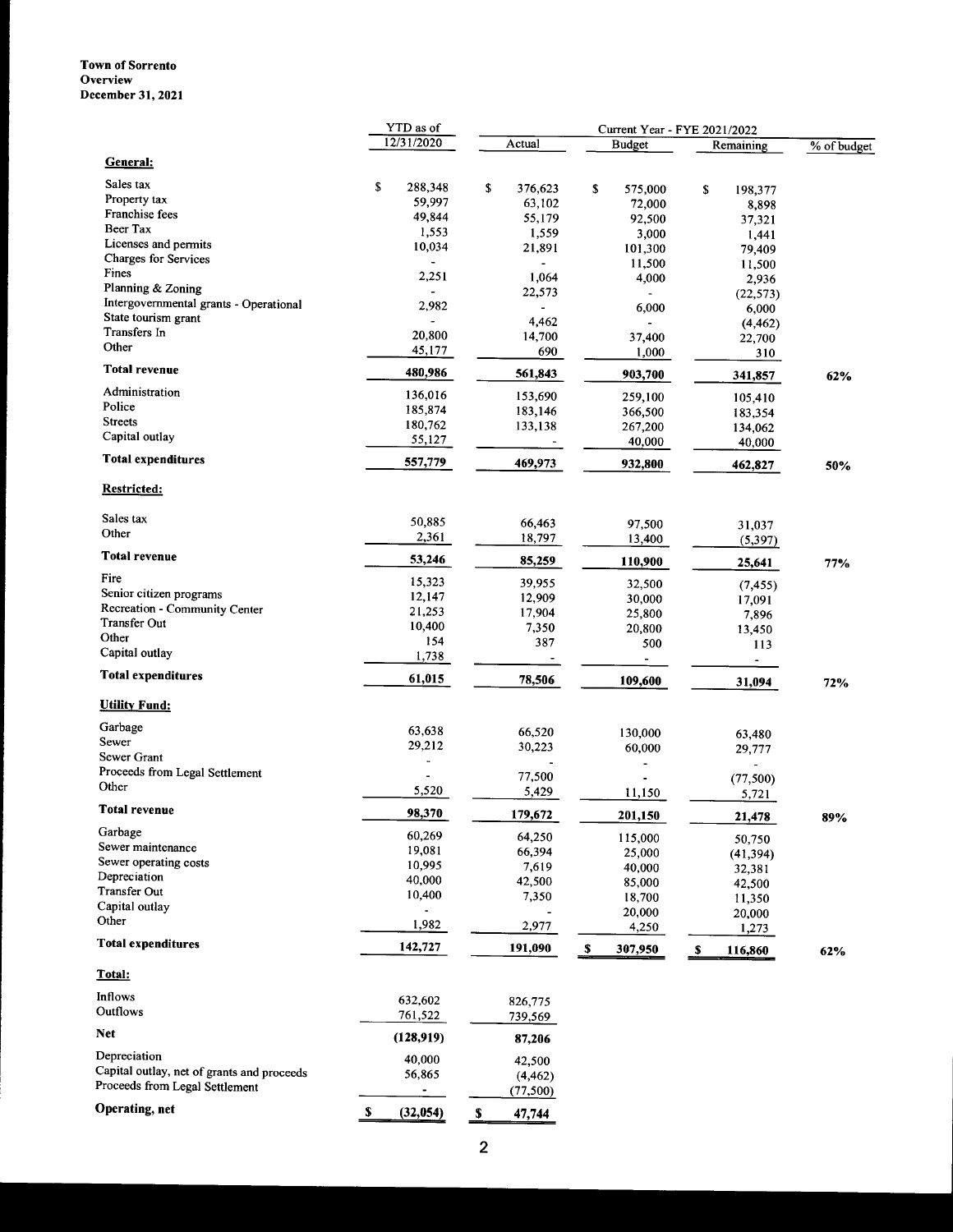# Town of Sorrento Sales and use tax collections Monthly analysis

|               |           |         | $\%$                 |                   |
|---------------|-----------|---------|----------------------|-------------------|
|               |           |         | change               |                   |
| \$<br>45,661  | \$        | 68,212  | 49.4%                |                   |
| 46,237        |           | 62,855  | 35.9%                |                   |
| 44,149        |           | 59,544  | 34.9%                |                   |
| 49,239        |           | 50,149  | 1.8%                 |                   |
| 55,008        |           | 65,519  | 19.1%                |                   |
| 48,054        |           | 70,344  | 46.4%                |                   |
| 55,732        |           |         | $-100.0\%$           |                   |
| 54,201        |           |         | $-100.0\%$           |                   |
| 42,238        |           |         | $-100.0\%$           |                   |
| 36,101        |           |         | $-100.0\%$           |                   |
| 66,767        |           |         | $-100.0\%$           |                   |
| 63,565        |           |         | $-100.0\%$           |                   |
| \$<br>606,952 | \$.       | 376,623 |                      |                   |
|               | S         | 288,348 |                      | 30.6% YoY Change  |
|               |           |         |                      | 65.5% % of Budget |
|               | 2020/2021 | \$      | 2021/2022<br>575,000 |                   |

|                             |               |      |           | $\%$       |                   |
|-----------------------------|---------------|------|-----------|------------|-------------------|
| <b>Restricted Fund</b>      | 2020/2021     |      | 2021/2022 | change     |                   |
| July                        | \$<br>8,058   | - \$ | 12,037    | 49.4%      |                   |
| August                      | 8,159         |      | 11,092    | 35.9%      |                   |
| September                   | 7,791         |      | 10,508    | 34.9%      |                   |
| October                     | 8,689         |      | 8,850     | 1.8%       |                   |
| November                    | 9,707         |      | 11,562    | 19.1%      |                   |
| December                    | 8,480         |      | 12,414    | 46.4%      |                   |
| January                     | 9,835         |      |           | $-100.0\%$ |                   |
| February                    | 9,565         |      |           | $-100.0\%$ |                   |
| March                       | 7,454         |      |           | $-100.0\%$ |                   |
| April                       | 6,371         |      |           | $-100.0\%$ |                   |
| May                         | 11,782        |      |           | $-100.0\%$ |                   |
| June                        | 11,217        |      |           | $-100.0\%$ |                   |
|                             | \$<br>107,109 | \$   | 66,463    |            |                   |
| Prior year to date          |               | \$   | 50,885    |            | 30.6% YoY Change  |
| <b>FYE 2021/2022 Budget</b> |               | \$   | 97,500    |            | 68.2% % of Budget |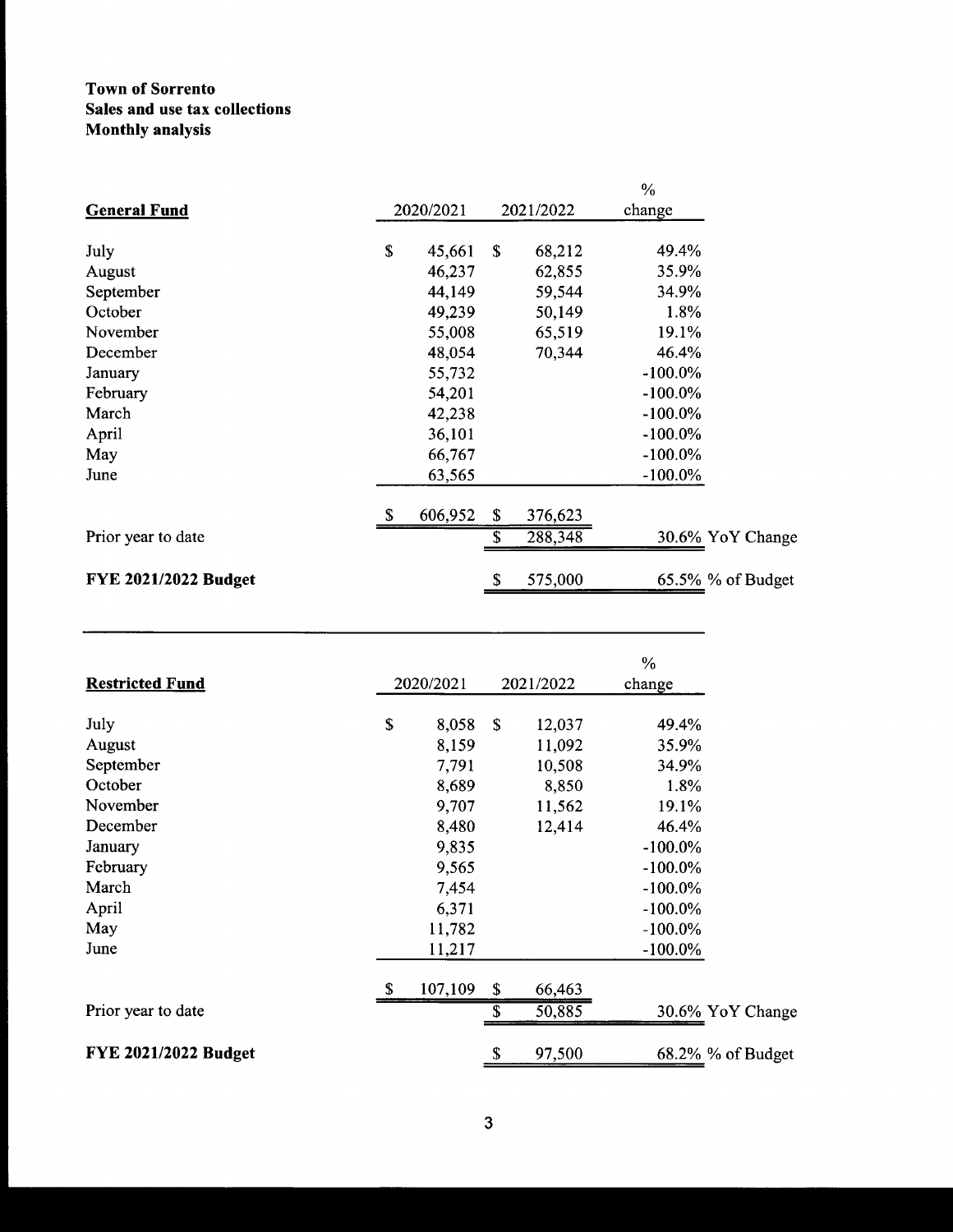# Town of Sorrento Utility charges& collections Monthly analysis

| <b>Sewer</b> fees           | Users  | Charges      |                           | Collections |   | Variance                 |
|-----------------------------|--------|--------------|---------------------------|-------------|---|--------------------------|
| July                        | 200 \$ | 4,902        | - \$                      | $5,174$ \$  |   | 272                      |
| August                      | 199    | 4,902        |                           | 4,397       |   | (505)                    |
| September                   | 200    | 4,922        |                           | 5,683       |   | 761                      |
| October                     | 203    | 4,982        |                           | 6,094       |   | 1,112                    |
| November                    | 203    | 5,002        |                           | 3,530       |   | (1, 472)                 |
| December                    | 202    | 5,601        |                           | 5,815       |   | 214                      |
| January                     |        |              |                           |             |   |                          |
| February                    |        |              |                           |             |   |                          |
| March                       |        |              |                           |             |   |                          |
| April                       |        |              |                           |             |   | $\overline{\phantom{a}}$ |
| May                         |        |              |                           |             |   | $\blacksquare$           |
| June                        |        |              |                           |             |   |                          |
|                             |        | \$<br>30,311 | $\boldsymbol{\mathsf{S}}$ | 30,693      | S | 382                      |
| <b>FYE 2021/2022 Budget</b> |        |              | \$                        | 60,000      |   | 51% % of Budget          |

|                      |              |    |         |    |             |    | $\%$                         |                 |
|----------------------|--------------|----|---------|----|-------------|----|------------------------------|-----------------|
| <b>Garbage fees</b>  | <b>Users</b> |    | Charges |    | Collections |    | Variance                     |                 |
| July                 | 558 \$       |    | 10,624  | \$ | 10,061      | S  | (563)                        |                 |
| August               | 547          |    | 10,580  |    | 9,220       |    | (1,360)                      |                 |
| September            | 548          |    | 10,624  |    | 11,755      |    | 1,131                        |                 |
| October              | 550          |    | 11,684  |    | 10,528      |    | (1, 156)                     |                 |
| November             | 553          |    | 11,664  |    | 10,352      |    | (1,312)                      |                 |
| December             | 553          |    | 11,592  |    | 12,400      |    | 808                          |                 |
| January              |              |    |         |    |             |    | $\qquad \qquad \blacksquare$ |                 |
| February             |              |    |         |    |             |    |                              |                 |
| March                |              |    |         |    |             |    |                              |                 |
| April                |              |    |         |    |             |    | $\qquad \qquad \blacksquare$ |                 |
| May                  |              |    |         |    |             |    | -                            |                 |
| June                 |              |    |         |    |             |    |                              |                 |
|                      |              | S. | 66,768  | \$ | 64,316      | -S | (2, 452)                     |                 |
| FYE 2021/2022 Budget |              |    |         | S  | 130,000     |    |                              | 51% % of Budget |
| Collection rate      |              | \$ | 97,079  | \$ | 95,009      |    | 98%                          |                 |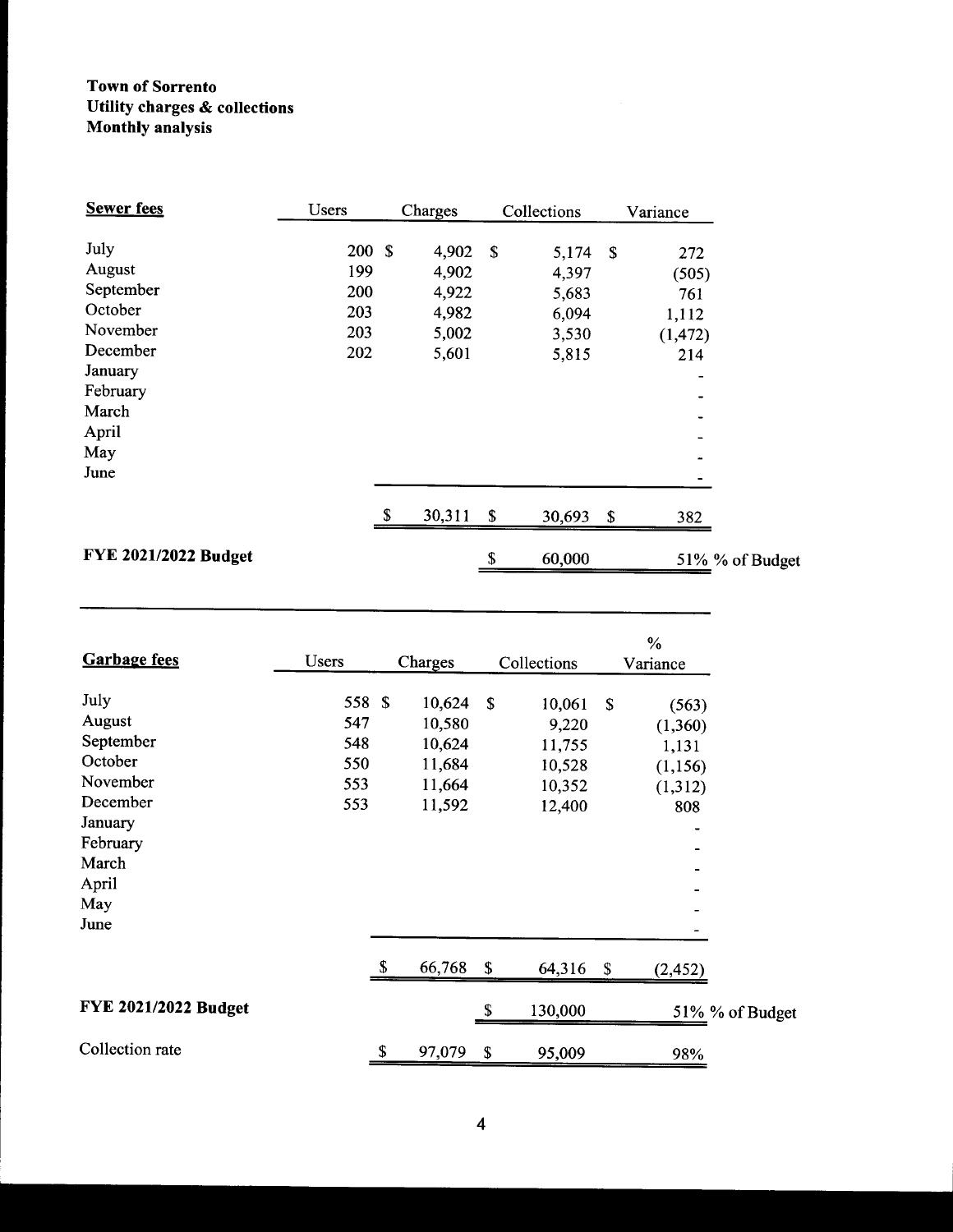| <b>ASSETS</b>                                               | Dec 31, 21    |
|-------------------------------------------------------------|---------------|
| <b>Current Assets</b>                                       |               |
| Checking/Savings                                            |               |
| 10000 · Bank Accounts                                       |               |
|                                                             |               |
| 10100 · Hancock Whitney Bank General                        | 317,150.21    |
| 10200 · LAMP Savings Account<br>Total 10000 · Bank Accounts | 178,607.68    |
|                                                             | 495,757.89    |
| Total Checking/Savings<br><b>Other Current Assets</b>       | 495,757.89    |
|                                                             |               |
| 13100 Accounts Receivable-Manual                            |               |
| 13200 · Allowance for Accounts Receivab                     | $-100,000.00$ |
| 13100 · Accounts Receivable-Manual - Other                  | 146,735.00    |
| Total 13100 · Accounts Receivable-Manual                    | 46,735.00     |
| 14000 · Cash Drawer                                         |               |
| $14100 \cdot$ Cash Box                                      | 150.00        |
| Total 14000 · Cash Drawer                                   | 150.00        |
| <b>Total Other Current Assets</b>                           | 46,885.00     |
| <b>Total Current Assets</b>                                 | 542,642.89    |
| <b>Other Assets</b>                                         |               |
| 18000 · Due from other gov't agencies                       | 69,032.00     |
| <b>Total Other Assets</b>                                   | 69,032.00     |
| <b>TOTAL ASSETS</b>                                         | 611, 674.89   |
| <b>LIABILITIES &amp; EQUITY</b>                             |               |
| Liabilities                                                 |               |
| <b>Current Liabilities</b>                                  |               |
| <b>Accounts Payable</b>                                     |               |
| 20000 · Accounts Payable                                    | 26,532.34     |
| <b>Total Accounts Payable</b>                               | 26,532.34     |
| <b>Other Current Liabilities</b>                            |               |
| 20100 · Accounts Payable-Manual                             | 5,321.00      |
| 21000 · Payroll Liabilities                                 | 22.00         |
| 23000 · Accrued Expenses                                    | 29,486.05     |
| 24000 · Accrued Payroll Expense                             | 782.31        |
| 25000 · Bail Bonds Payable                                  | 14,011.50     |
| 27000 · Due to/from Restricted Fund                         | $-44, 133.34$ |
| 28000 · Due to/from Utility account                         | $-110,454.77$ |
| <b>Total Other Current Liabilities</b>                      | $-104,965.25$ |
| <b>Total Current Liabilities</b>                            |               |
| <b>Total Liabilities</b>                                    | $-78,432.91$  |
| Equity                                                      | $-78,432.91$  |
| 31000 · Fund Balance - Unreserved                           |               |
| Net Income                                                  | 598,237.68    |
| <b>Total Equity</b>                                         | 91,870.12     |
| TOTAL LIABILITIES & EQUITY                                  | 690,107.80    |
|                                                             | 611,674.89    |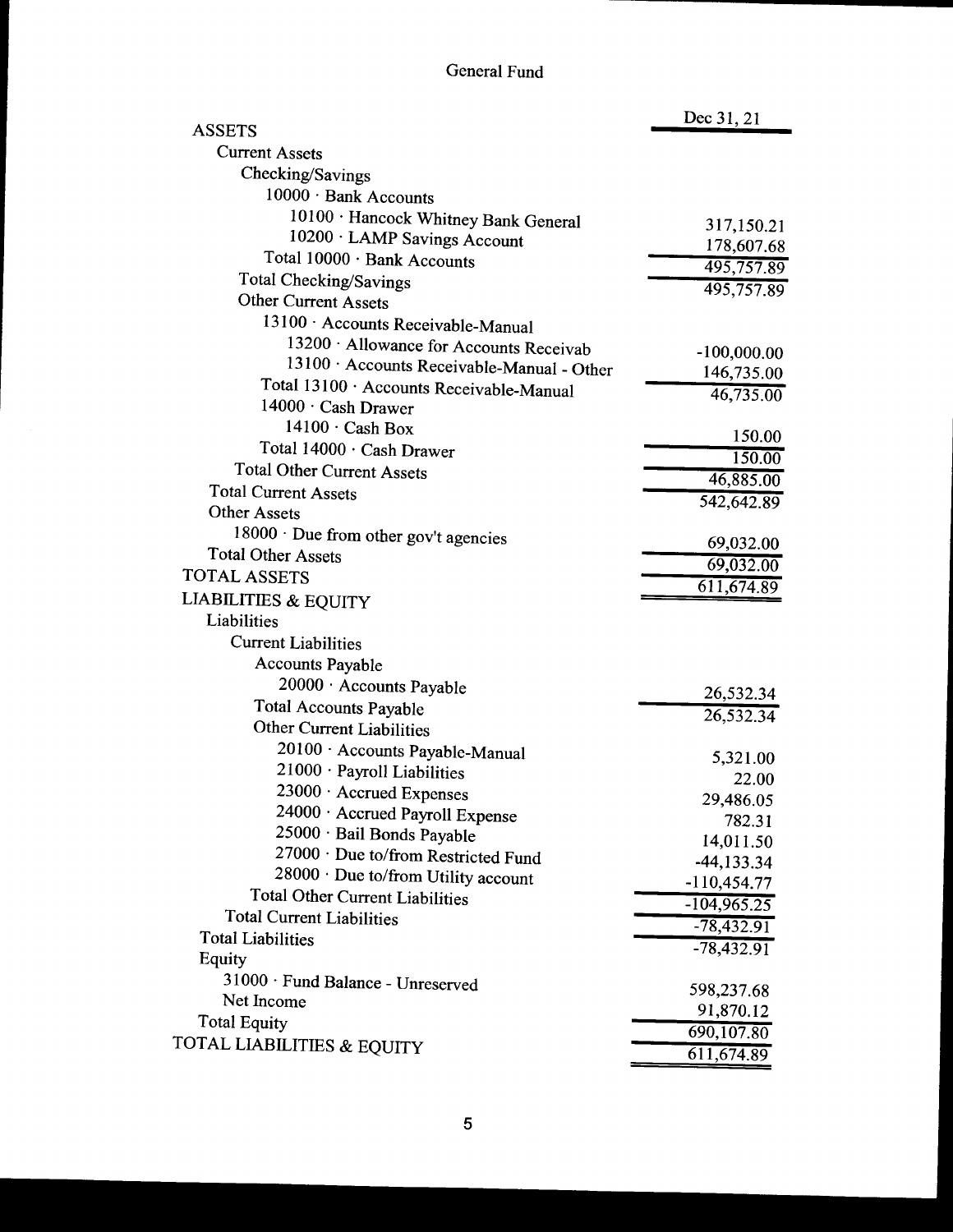|                                         | Dec 21              | $Jul - Dec 21$        |
|-----------------------------------------|---------------------|-----------------------|
| Ordinary Income/Expense                 |                     |                       |
| Income                                  |                     |                       |
| 40000 · Fines & Forfeits                |                     |                       |
| 40100 · Court Costs                     | 53.00               | 192.71                |
| $40200 \cdot$ Fines                     | 88.00               | 871.20                |
| Total 40000 · Fines & Forfeits          | $\overline{141.00}$ | 1,063.91              |
| 41000 · General Gov. Misc. Income       |                     |                       |
| 41300 · FEMA Public Assistance Grant    |                     | 654.65                |
| $41600 \cdot$ State Tourism Grant       |                     | 4,462.45              |
| Total 41000 · General Gov. Misc. Income |                     | $\overline{5,}117.10$ |
| 44000 · Licenses & Permits              |                     |                       |
| 44200 · Occupational Licenses           |                     | 21,591.38             |
| $44300 \cdot$ Permits                   | 75.00               | 300.00                |
| Total 44000 · Licenses & Permits        | 75.00               | 21,891.38             |
| 45000 · Planning & Zoning Fees          | 145.00              | 22,572.50             |
| $46000 \cdot \text{Taxes}$              |                     |                       |
| 46100 · Advalorem Taxes                 | 52,193.08           | 63,101.76             |
| $46200 \cdot$ Beer Tax                  |                     | 1,559.09              |
| 46300 · Franchise Tax                   |                     | 55,179.47             |
| 46400 · Sales and Use Tax               | 70,343.51           | 376,622.63            |
| Total 46000 · Taxes                     | 122,536.59          | 496,462.95            |
| 48000 · Interest Income                 | 7.88                | 35.14                 |
| <b>Total Income</b>                     | 122,905.47          | 547,142.98            |
| Expense                                 |                     |                       |
| 50000 · General Government              |                     |                       |
| $50300 \cdot$ Dues                      | 100.00              | 635.00                |
| 50400 · Insurance                       |                     |                       |
| 50410 $\cdot$ Liability Ins             | 703.76              | 4,222.56              |
| $50420 \cdot$ Property and bonds        |                     | 2,252.92              |
| 50430 · Workers Comp.                   | 162.49              | 812.45                |
| Total 50400 · Insurance                 | 866.25              | 7,287.93              |
| 50500 · Miscellaneous                   |                     | 816.70                |
| 50600 Office Expense                    |                     |                       |
| 50610 · Planning & zoning               | 140.39              | 1,581.78              |
| 50620 · Repairs & Maintenance           | 77.55               | 1,740.94              |
| 50630 · Supplies                        | 1,402.23            | 9,379.81              |
| 50640 · Telephone                       | 236.64              | 1,420.19              |
| 50650 · Utilities                       | 297.75              | 1,881.64              |
| $50660 \cdot$ Other                     | 65.00               | 195.00                |
| Total 50600 · Office Expense            | 2,219.56            | 16,199.36             |
| 50700 · Professional Services           |                     |                       |
| 50710 Accounting Fees                   | 13,945.00           |                       |
| 50720 · Attorney Fees                   | 1,250.00            | 38,920.00             |
| 50730 · Building Inspector              |                     | 6,625.00              |
| 50740 · IT Services                     | 1,350.00<br>514.37  | 2,825.00              |
| 50750 · Payroll Fees                    | 193.00              | 6,090.72              |
| 50760 · Professional Services - Other   |                     | 1,112.00              |
| Total 50700 · Professional Services     |                     | 1,970.00              |
|                                         | 17,252.37           | 57,542.72             |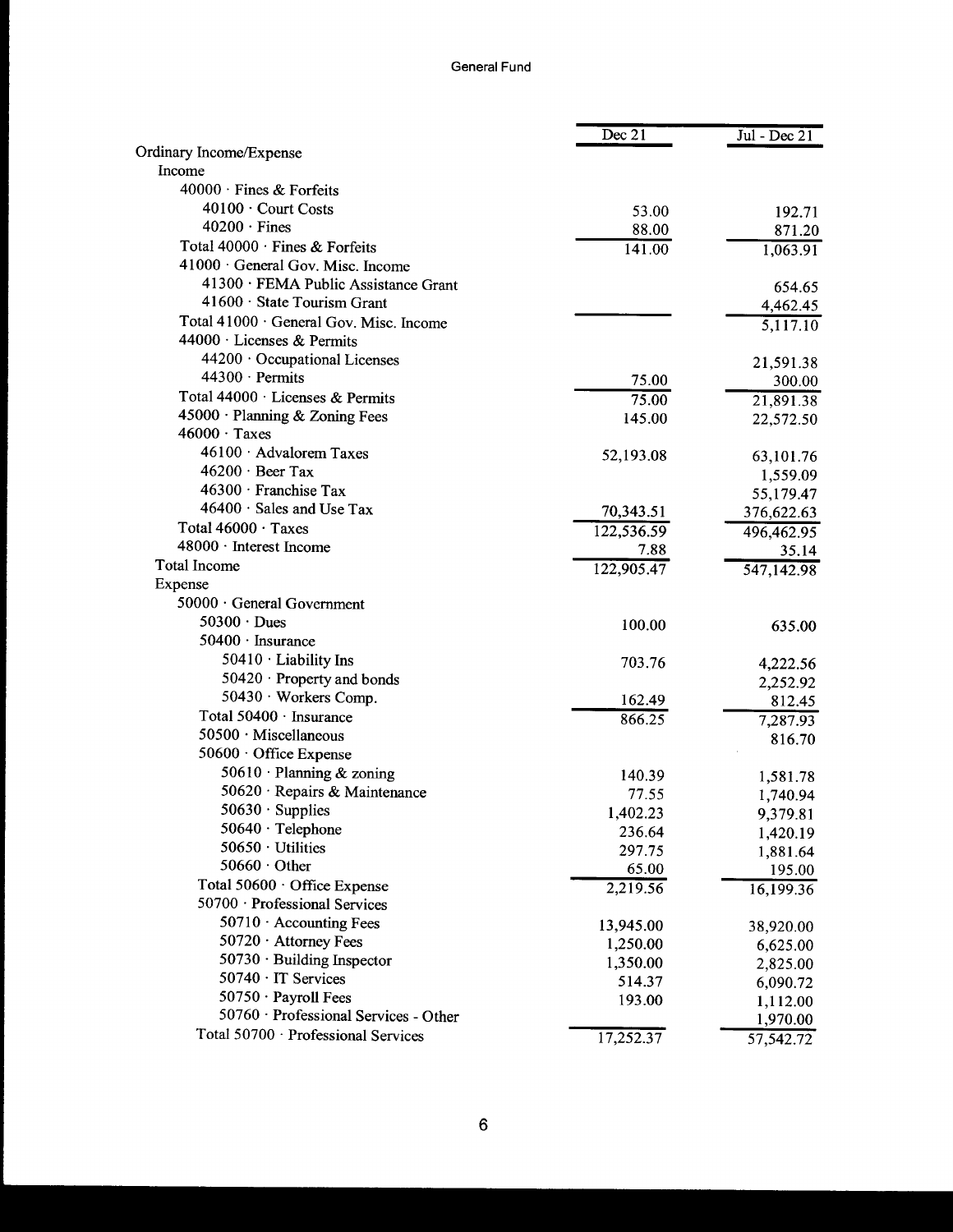|                                  | Dec 21    | $\overline{Jul}$ - Dec 21 |
|----------------------------------|-----------|---------------------------|
| $50800 \cdot$ Office P/R Expense |           |                           |
| $50810 \cdot$ Admin              | 9,562.24  | 53,482.98                 |
| $50820 \cdot$ Medicare           | 138.64    | 775.34                    |
| 50830 · Social Secuirty          | 592.86    | 3,969.63                  |
| Total 50800 · Office P/R Expense | 10,293.74 | 58,227.95                 |
| 50900 · Tourism and Promotion    | 1,826.42  | 10,068.92                 |
| 50999 · Bank Service fee         | 659.43    | 2,911.14                  |
| Total 50000 · General Government | 33,217.77 | 153,689.72                |
| 51000 · Highway & Streets        |           |                           |
| 51500 · Engineering Fees         | 4,055.00  | 17,325.25                 |
| $51600 \cdot$ Insurance          |           |                           |
| $51610 \cdot$ Auto               | 2,337.17  | 2,337.17                  |
| 51620 · Liability Ins.           | 521.87    | 5,659.35                  |
| 51640 · Workers Comp             | 649.96    | 3,249.80                  |
| Total 51600 · Insurance          | 3,509.00  | 11,246.32                 |
| 51700 $\cdot$ Operating          |           |                           |
| $51710 \cdot$ Fuel Expense       |           | 7,866.24                  |
| $51720 \cdot Repairs$            | 1,475.30  | 16,297.49                 |
| $51730 \cdot$ Supplies           | 999.09    | 10,477.22                 |
| $51740 \cdot$ Telephone          | 78.88     | 1,076.24                  |
| 51750 · Utilities                | 232.47    | 1,457.27                  |
| Total $51700 \cdot$ Operating    | 2,785.74  | 37,174.46                 |
| $51800 \cdot P/R$ Expense        |           |                           |
| 51810 · Salaries                 | 7,959.55  | 49,695.93                 |
| 51820 · Medicare                 | 115.42    | 720.45                    |
| 51830 · Social Security          | 493.50    | 2,426.17                  |
| Total 51800 · P/R Expense        | 8,568.47  | 52,842.55                 |
| 51950 · Street Lights            | 2,474.58  | 14,548.93                 |
| Total 51000 · Highway & Streets  | 21,392.79 | 133,137.51                |
| 52000 · Public Safety            |           |                           |
| General Expense                  |           |                           |
| <b>Contract Expense</b>          | 228.00    | 228.00                    |
| <b>Total General Expense</b>     | 228.00    | 228.00                    |
| 52100 · Telephone                | 473.28    | 2,840.37                  |
| 52200 · Utilities                | 128.69    | 1,066.55                  |
| $52800 \cdot P/R$ Expense        |           |                           |
| $52810 \cdot$ Salaries           |           | 243.98                    |
| 52835 · Judge's Supplemental Pay |           | 487.86                    |
| $52840 \cdot$ Judges Retirement  | 348.81    | 1,362.57                  |
| 52850 · Contract Labor           | 29,486.05 | 176,916.30                |
| Total 52800 · P/R Expense        | 29,834.86 | 179,010.71                |
| Total 52000 · Public Safety      | 30,664.83 | 183, 145.63               |
| <b>Total Expense</b>             | 85,275.39 | 469,972.86                |
| Net Ordinary Income              | 37,630.08 | $\overline{77}, 170.12$   |
| Other Income/Expense             |           |                           |
| Other Income                     |           |                           |
| 71400 · Transfers In             | 2,450.00  | 14,700.00                 |
| <b>Total Other Income</b>        | 2,450.00  | 14,700.00                 |
| Net Other Income                 | 2,450.00  | 14,700.00                 |
| Net Income                       | 40,080.08 | 91,870.12                 |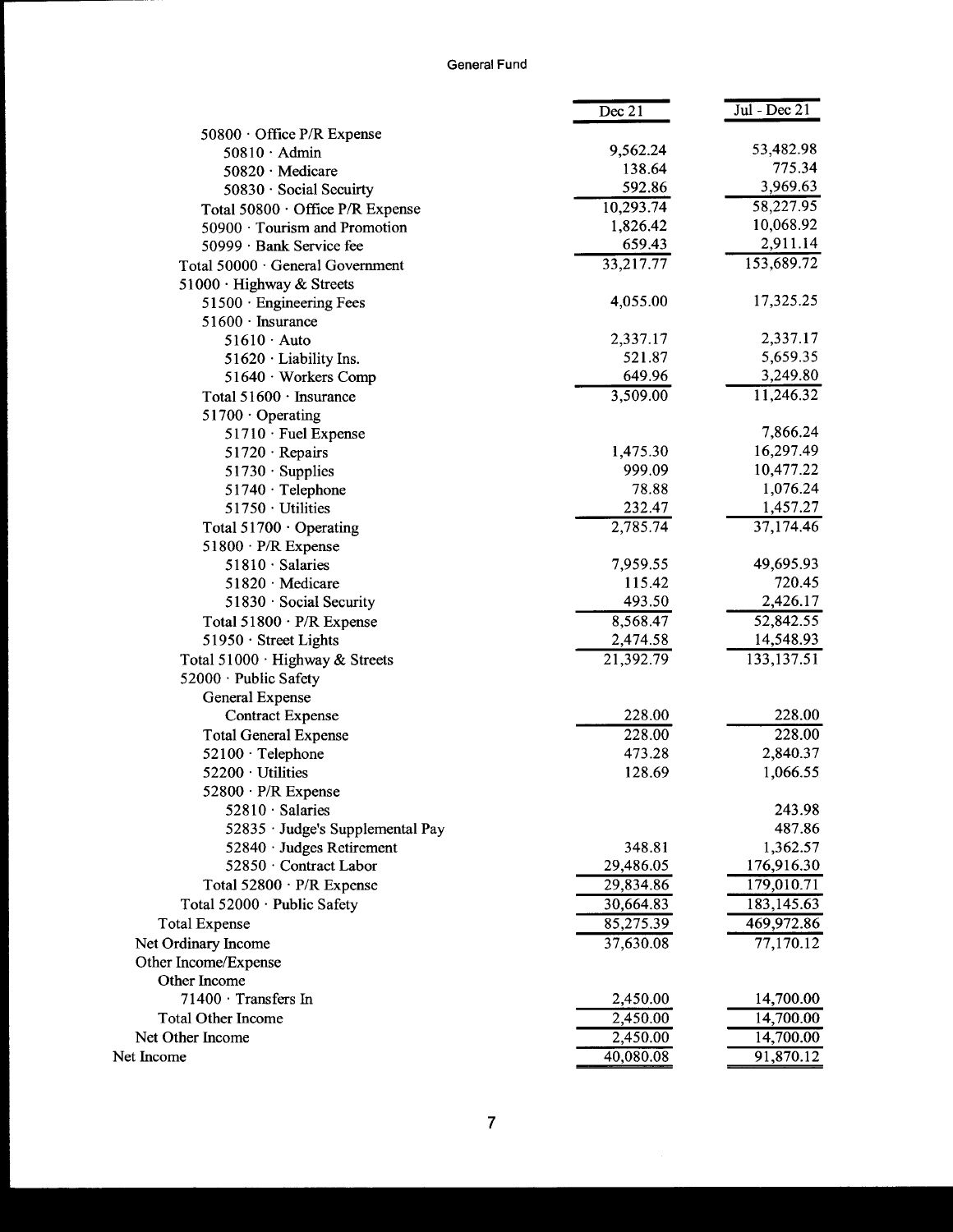|                                                                         | Jul - Dec 21         | <b>Budget</b>        | \$ Over Budget        | % of Budget       |
|-------------------------------------------------------------------------|----------------------|----------------------|-----------------------|-------------------|
| Ordinary Income/Expense                                                 |                      |                      |                       |                   |
| Income                                                                  |                      |                      |                       |                   |
| 40000 Fines & Forfeits                                                  | 192.71               | 1,000.00             | $-807.29$             | 19.27%            |
| $40100 \cdot$ Court Costs                                               | 871.20               | 3,000.00             | $-2,128.80$           | 29.04%            |
| $40200 \cdot$ Fines                                                     | 1,063.91             | 4.000.00             | $-2,936.09$           | 26.6%             |
| Total 40000 Fines & Forfeits<br>$41000 \cdot$ General Gov. Misc. Income |                      |                      |                       |                   |
| 41300 · FEMA Public Assistance Grant                                    | 654.65               |                      | 654.65                | 100.0%            |
| $41600 \cdot$ State Tourism Grant                                       | 4,462.45             | 6,000.00             | $-1,537.55$           | 74.37%            |
| Total 41000 · General Gov. Misc. Income                                 | 5,117.10             | 6,000.00             | $-882.90$             | 85.29%            |
| 42000 Grass Cutting Revenue                                             |                      | 10,300.00            | $-10,300.00$          |                   |
| 44000 Licenses & Permits                                                |                      |                      |                       |                   |
| 44100 · Beer & Liquor Licenses                                          |                      | 1,000.00             | $-1,000.00$           |                   |
| 44200 · Occupational Licenses                                           | 21,591.38            | 100,000.00           | $-78,408.62$          | 21.59%            |
| 44300 · Permits                                                         | 300.00               | 300.00               |                       | 100.0%            |
| Total 44000 · Licenses & Permits                                        | 21,891.38            | 101,300.00           | $-79,408.62$          | 21.61%            |
| $45000 \cdot$ Planning & Zoning Fees                                    | 22,572.50            | 1,200.00             | 21,372.50             | 1,881.04%         |
| $46000 \cdot \text{Taxes}$                                              |                      |                      |                       |                   |
| 46100 · Advalorem Taxes                                                 | 63,101.76            | 72,000.00            | $-8,898.24$           | 87.64%            |
| 46200 Beer Tax                                                          | 1,559.09             | 3,000.00             | $-1,440.91$           | 51.97%            |
| $46300 \cdot$ Franchise Tax                                             | 55,179.47            | 92,500.00            | $-37,320.53$          | 59.65%            |
| $46400 \cdot$ Sales and Use Tax                                         | 376,622.63           | 575,000.00           | -198,377.37           | 65.5%             |
| Total $46000 \cdot$ Taxes                                               | 496,462.95           | 742,500.00           | $-246,037.05$         | 66.86%            |
| 48000 · Interest Income                                                 | 35.14                | 500.00               | -464.86               | 7.03%             |
| 49000 Miscellaneous Income                                              |                      | 500.00               | $-500.00$             |                   |
| Total Income                                                            | 547,142.98           | 866,300.00           | $-319,157.02$         | 63.16%            |
| Expense                                                                 |                      |                      |                       |                   |
| 50000 · General Government                                              |                      |                      |                       |                   |
| 50120 · Capital Outlay-equipment                                        |                      | 10,000.00            | $-10,000.00$          |                   |
| 50200 Conventions and Training                                          |                      | 4,000.00             | -4,000.00             |                   |
| $50300 \cdot Dues$                                                      | 635.00               | 1,500.00             | $-865.00$             | 42.33%            |
| $50400 \cdot$ Insurance                                                 |                      |                      |                       |                   |
| 50410 · Liability Ins                                                   | 4,222.56             | 12,000.00            | $-7,777.44$           | 35.19%            |
| 50420 · Property and bonds                                              | 2,252.92             | 3,000.00             | $-747.08$             | 75.1%             |
| 50430 · Workers Comp.                                                   | 812.45               | 2,500.00             | $-1,687.55$           | 32.5%             |
| Total 50400 · Insurance                                                 | 7,287.93             | 17,500.00            | $-10,212.07$          | 41.65%            |
| 50500 · Miscellaneous                                                   | 816.70               | 500.00               | 316.70                | 163.34%           |
| 50600 Office Expense                                                    |                      |                      |                       |                   |
| 50610 · Planning & zoning                                               | 1,581.78             | 1,000.00             | 581.78                | 158.18%<br>34.82% |
| 50620 · Repairs & Maintenance                                           | 1,740.94             | 5,000.00             | $-3,259.06$<br>879.81 | 110.35%           |
| $50630 \cdot$ Supplies                                                  | 9,379.81             | 8,500.00<br>2,800.00 | $-1,379.81$           | 50.72%            |
| 50640 · Telephone<br>50650 · Utilities                                  | 1,420.19<br>1,881.64 | 9,500.00             | $-7,618.36$           | 19.81%            |
| $50660 \cdot$ Other                                                     | 195.00               | 500.00               | $-305.00$             | 39.0%             |
| Total 50600 Office Expense                                              | 16,199.36            | 27,300.00            | $-11,100.64$          | 59.34%            |
| 50700 · Professional Services                                           |                      |                      |                       |                   |
| 50710 Accounting Fees                                                   | 38,920.00            | 55,000.00            | $-16,080.00$          | 70.76%            |
| 50720 · Attorney Fees                                                   | 6,625.00             | 17,500.00            | $-10,875.00$          | 37.86%            |
| $50730 \cdot$ Building Inspector                                        | 2,825.00             | 2,500.00             | 325.00                | 113.0%            |
| 50740 · IT Services                                                     | 6,090.72             | 6,000.00             | 90.72                 | 101.51%           |
| 50750 · Payroll Fees                                                    | 1,112.00             | 2,600.00             | $-1,488.00$           | 42.77%            |
| 50760 · Professional Services - Other                                   | 1,970.00             |                      |                       |                   |
| Total $50700 \cdot$ Professional Services                               | 57,542.72            | 83,600.00            | $-26,057.28$          | 68.83%            |
| 50800 $\cdot$ Office P/R Expense                                        |                      |                      |                       |                   |
| $50810 \cdot$ Admin                                                     | 53,482.98            | 103,000.00           | -49,517.02            | 51.93%            |
| 50820 Medicare                                                          | 775.34               | 1,500.00             | $-724.66$             | 51.69%            |
| 50830 · Social Secuirty                                                 | 3,969.63             | 6,400.00             | $-2,430.37$           | 62.03%            |
| Total 50800 Office P/R Expense                                          | 58,227.95            | 110,900.00           | $-52,672.05$          | 52.51%            |
| 50900 · Tourism and Promotion                                           | 10,068.92            | 6,500.00             | 3,568.92              | 154.91%           |
| 50995 · Public Notice Fees                                              |                      | 1,500.00             | $-1,500.00$           |                   |
| 50999 · Bank Service fee                                                | 2,911.14             | 1,000.00             | 1,911.14              | 291.11%           |
| Total 50000 · General Government                                        | 153,689.72           | 264,300.00           | $-110,610.28$         | 58.15%            |
|                                                                         |                      |                      |                       |                   |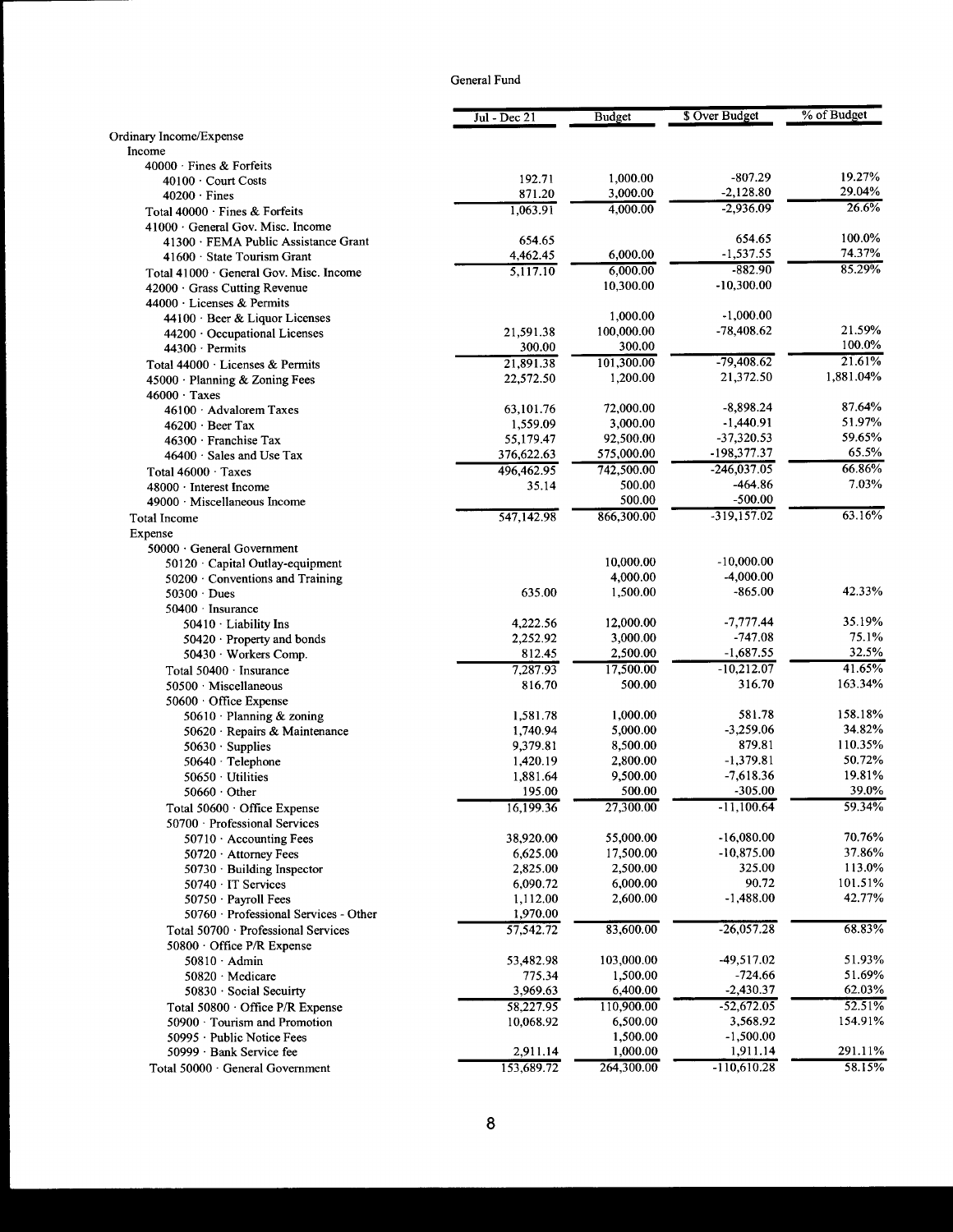|                                       | $\overline{Jul}$ - Dec 21 | <b>Budget</b>           | <b>\$ Over Budget</b> | % of Budget |
|---------------------------------------|---------------------------|-------------------------|-----------------------|-------------|
| 51000 · Highway & Streets             |                           |                         | $-100,000.00$         |             |
| 51200 Capital outlay                  |                           | 100,000.00<br>24,000.00 | $-24,000.00$          |             |
| 51300 · Debt Service - Lease Payments |                           | 25,000.00               | $-25,000.00$          |             |
| 51400 · Drainage maintenance          |                           | 18,000.00               | $-674.75$             | 96.25%      |
| 51500 · Engineering Fees              | 17,325.25                 |                         |                       |             |
| 51600 · Insurance                     |                           | 1,800.00                | 537.17                | 129.84%     |
| $51610 \cdot$ Auto                    | 2,337.17                  | 9,500.00                | $-3,840.65$           | 59.57%      |
| $51620 \cdot$ Liability Ins.          | 5,659.35                  | 3,000.00                | $-3,000.00$           |             |
| 51630 Tractors                        |                           | 9,500.00                | $-6,250.20$           | 34.21%      |
| 51640 Workers Comp                    | 3,249.80                  | 23,800.00               | $-12,553.68$          | 47.25%      |
| Total 51600 · Insurance               | 11,246.32                 |                         |                       |             |
| $51700 \cdot$ Operating               |                           | 1,000.00                | 6,866.24              | 786.62%     |
| 51710 · Fuel Expense                  | 7,866.24                  | 15,000.00               | 1,297.49              | 108.65%     |
| $51720 \cdot Repairs$                 | 16,297.49                 | 15,000.00               | $-4,522.78$           | 69.85%      |
| $51730 \cdot$ Supplies                | 10,477.22                 |                         | $-1,923.76$           | 35.88%      |
| 51740 · Telephone                     | 1,076.24                  | 3,000.00                | $-1,042.73$           | 58.29%      |
| 51750 · Utilities                     | 1,457.27                  | 2,500.00                | 674.46                | 101.85%     |
| Total $51700 \cdot$ Operating         | 37.174.46                 | 36,500.00               |                       |             |
| $51800 \cdot P/R$ Expense             |                           |                         | -68,304.07            | 42.12%      |
| $51810 \cdot$ Salaries                | 49,695.93                 | 118,000.00              | $-979.55$             | 42.38%      |
| 51820 Medicare                        | 720.45                    | 1,700.00                | $-5,273.83$           | 31.51%      |
| 51830 Social Security                 | 2,426.17                  | 7,700.00                |                       | 41.48%      |
| Total 51800 · P/R Expense             | 52,842.55                 | 127,400.00              | $-74,557.45$          |             |
| 51900 · Road Maintenance and repairs  |                           | 25,000.00               | $-25,000.00$          | 45.47%      |
| 51950 · Street Lights                 | 14,548.93                 | 32,000.00               | $-17,451.07$          | 32.34%      |
| Total $51000 \cdot$ Highway & Streets | 133, 137.51               | 411,700.00              | -278,562.49           |             |
| 52000 · Public Safety                 |                           |                         |                       |             |
| General Expense                       |                           |                         |                       |             |
| <b>Contract Expense</b>               | 228.00                    |                         |                       |             |
| <b>Total General Expense</b>          | 228.00                    |                         |                       |             |
| 52100 · Telephone                     | 2.840.37                  | 5,500.00                | $-2,659.63$           | 51.64%      |
| 52200 · Utilities                     | 1,066.55                  | 1,800.00                | $-733.45$             | 59.25%      |
| 52800 $\cdot$ P/R Expense             |                           |                         |                       |             |
| $52810 \cdot$ Salaries                | 243.98                    |                         | 243.98                | 100.0%      |
| 52835 · Judge's Supplemental Pay      | 487.86                    | 3,000.00                | $-2,512.14$           | 16.26%      |
| 52840 · Judges Retirement             | 1,362.57                  | 1,200.00                | 162.57                | 113.55%     |
| 52850 · Contract Labor                | 176,916.30                | 355,000.00              | -178,083.70           | 49.84%      |
| Total 52800 · P/R Expense             | 179,010.71                | 359,200.00              | $-180, 189.29$        | 49.84%      |
| Total 52000 · Public Safety           | 183,145.63                | 366,500.00              | $-183,354.37$         | 49.97%      |
| <b>Total Expense</b>                  | 469,972.86                | 1,042,500.00            | $-572,527.14$         | 45.08%      |
| Net Ordinary Income                   | 77,170.12                 | $-176,200.00$           | 253,370.12            | $-43.8%$    |
| Other Income/Expense                  |                           |                         |                       |             |
| Other Income                          |                           |                         |                       |             |
| 71300 Proceeds from Capital Lease     |                           | 100,000.00              | $-100,000.00$         |             |
| 71400 Transfers In                    | 14,700.00                 | 37,400.00               | $-22,700.00$          | 39.31%      |
| <b>Total Other Income</b>             | 14,700.00                 | 137,400.00              | $-122,700.00$         | 10.7%       |
| Net Other Income                      | 14,700.00                 | 137,400.00              | $-122,700.00$         | 10.7%       |
| Net Income                            | 91,870.12                 | $-38,800.00$            | 130,670.12            | $-236.78%$  |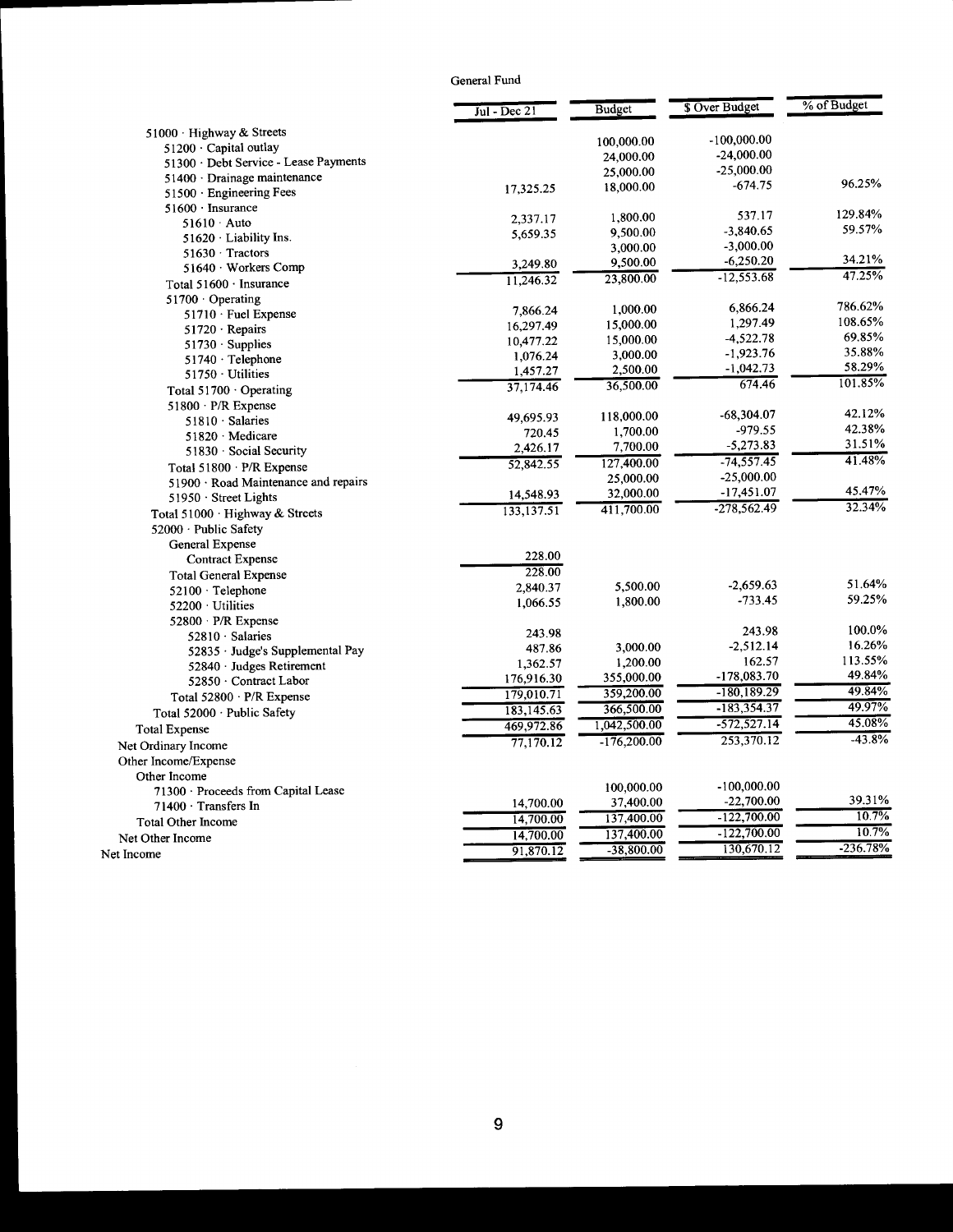# Restricted Fund

|                                        | Dec 31, 21 |
|----------------------------------------|------------|
| <b>ASSETS</b>                          |            |
| <b>Current Assets</b>                  |            |
| <b>Checking/Savings</b>                |            |
| 10000 · Bank accounts                  |            |
| 10100 · Hancock Whitney Rest. Oper.    | 103,405.61 |
| 10200 · Hancock Whitney SCC Deposit    | 11,121.43  |
| 10300 · Savings Account-LAMP           | 0.16       |
| Total 10000 · Bank accounts            | 114,527.20 |
| <b>Total Checking/Savings</b>          | 114,527.20 |
| <b>Other Current Assets</b>            |            |
| 12000 - Due from other govt. units     | 93,358.00  |
| 14000 · Due to/from General Fund       | -44.133.34 |
| <b>Total Other Current Assets</b>      | 49.224.66  |
| <b>Total Current Assets</b>            | 163,751.86 |
| TOTAL ASSETS                           | 163,751.86 |
| <b>LIABILITIES &amp; EQUITY</b>        |            |
| Liabilities                            |            |
| <b>Current Liabilities</b>             |            |
| <b>Accounts Payable</b>                |            |
| 20000 · Accounts Payable               | 13,556.92  |
| <b>Total Accounts Payable</b>          | 13,556.92  |
| <b>Other Current Liabilities</b>       |            |
| 21000 · Accounts Payable - Manual      | 9,300.00   |
| 23000 - Community Center Deposit       | 10,750.00  |
| 25000 Unclaimed Forfeitures            | 2,650.69   |
| <b>Total Other Current Liabilities</b> | 22,700.69  |
| <b>Total Current Liabilities</b>       | 36,257.61  |
| <b>Total Liabilities</b>               | 36,257.61  |
| <b>Equity</b>                          |            |
| 30000 · Fund Balance - Reserved        | 44,739.72  |
| 32000 · Retained Earnings              | 76,001.00  |
| <b>Net Income</b>                      | 6,753.53   |
| <b>Total Equity</b>                    | 127,494.25 |
| TOTAL LIABILITIES & EQUITY             | 163,751.86 |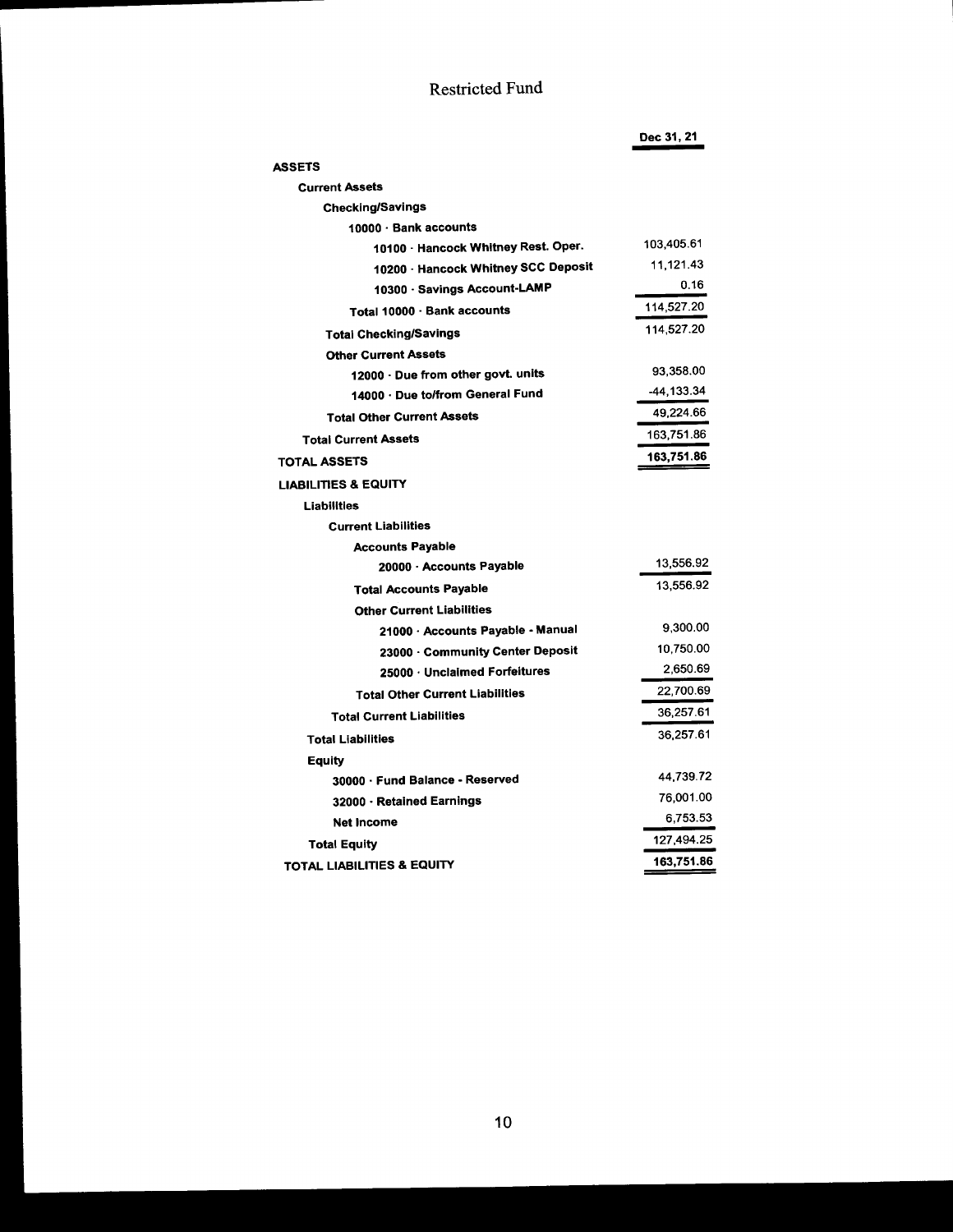### Restricted Fund

|                                       | <b>Dec 21</b> | <b>Jul - Dec 21</b> |
|---------------------------------------|---------------|---------------------|
| <b>Ordinary Income/Expense</b>        |               |                     |
| Income                                |               |                     |
| 40000 · Restricted Fund Income        |               |                     |
| 41000 Community Center Income         |               |                     |
| 41010 Community Center Rental Income  | 2.245.00      | 18,755.00           |
| Total 41000 · Community Center Income | 2,245.00      | 18,755.00           |
| 43000 · Holiday Celebration Income    | 40.00         | 40.00               |
| 44000 · Interest Income               | 0.30          | 1.63                |
| 46000 · Sales & Use Taxes             |               |                     |
| 46010 · Fire Department               | 4,137.85      | 22,154.27           |
| 46020 · Recreation                    | 4,137.86      | 22,154.28           |
| 46030 · Senior Citizens               | 4,137.85      | 22,154.27           |
| Total 46000 · Sales & Use Taxes       | 12,413.56     | 66,462.82           |
| Total 40000 Restricted Fund Income    | 14,698.86     | 85,259.45           |
| <b>Total Income</b>                   | 14,698.86     | 85,259.45           |
| <b>Gross Profit</b>                   | 14,698.86     | 85,259.45           |
| <b>Expense</b>                        |               |                     |
| 50000 · Restricted Fund Expense       |               |                     |
| 51000 · Fire Department               |               |                     |
| 51010 Operating Expense               | 2,172.58      | 27,904.15           |
| 51030 · Engneering Expense            | 0.00          | 12,051.25           |
| Total 51000 · Fire Department         | 2,172.58      | 39,955.40           |
| 52000 · Recreation                    |               |                     |
| 52010 Operating Expense               | 85.00         | 2,567.35            |
| 52040 · Insurance - Community Center  | 0.00          | 5,919.92            |
| 52045 - Maintenance & Repairs         | 340.00        | 1,529.85            |
| $52050 \cdot$ Supplies                | 24.86         | 742.81              |
| 52060 · Utilities                     | 993.81        | 7,144.44            |
| Total 52000 · Recreation              | 1,443.67      | 17,904.37           |
| 53000 · Senior Citizen                | 3,745.25      | 12,909.25           |
| Total 50000 · Restricted Fund Expense | 7,361.50      | 70,769.02           |
| 54000 · Holiday Celebration Expense   | 222.20        | 386.90              |
| 56000 · Transfers Out - Personnel     | 1,225.00      | 7,350.00            |
| <b>Total Expense</b>                  | 8,808.70      | 78,505.92           |
| <b>Net Ordinary Income</b>            | 5,890.16      | 6,753.53            |
| Net Income                            | 5,890.16      | 6,753.53            |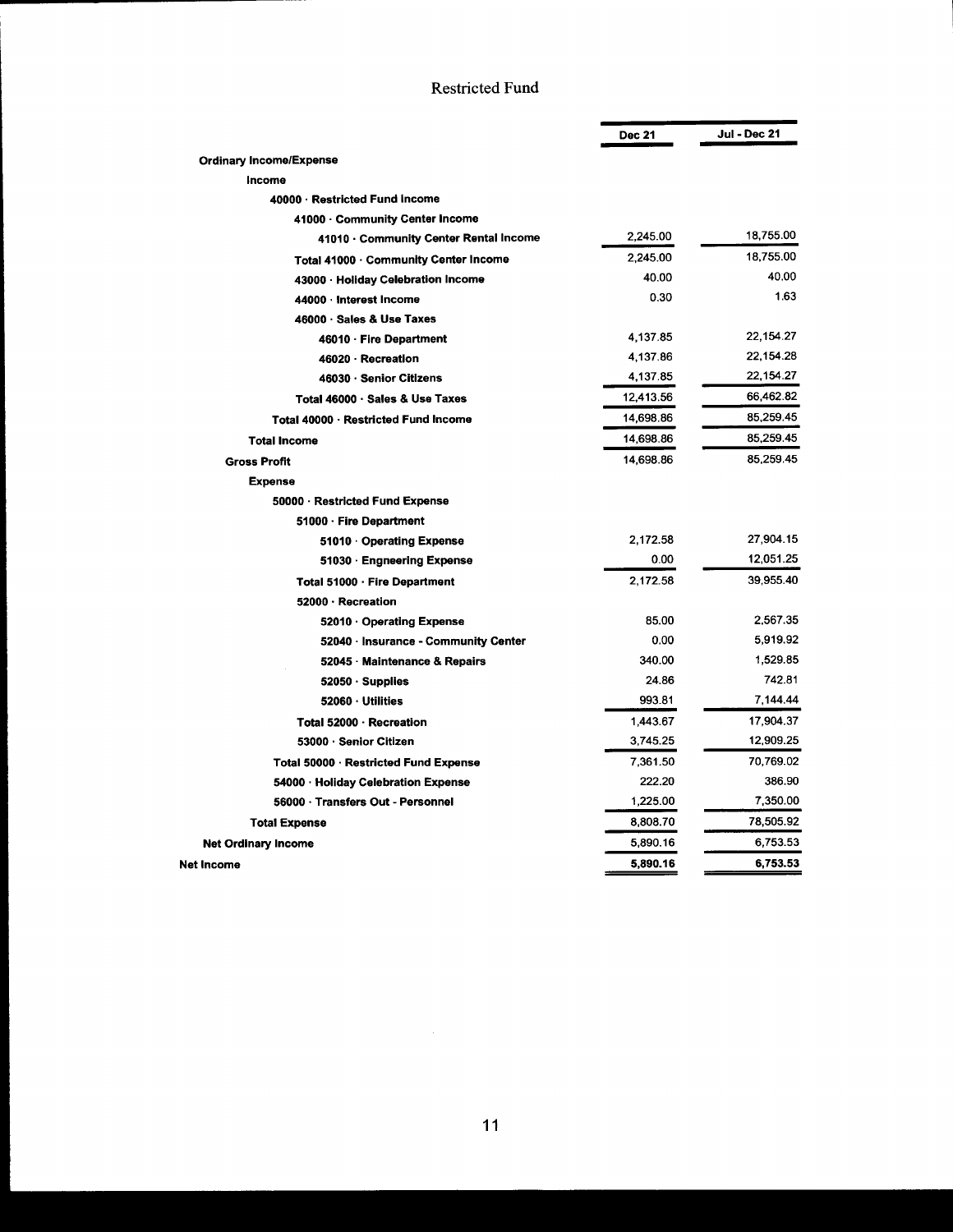# Restricted Fund

|                                       | Jul - Dec 21 | <b>Budget</b> | \$ Over Budget | % of Budget |
|---------------------------------------|--------------|---------------|----------------|-------------|
| <b>Ordinary Income/Expense</b>        |              |               |                |             |
| <b>Income</b>                         |              |               |                |             |
| 40000 · Restricted Fund Income        |              |               |                |             |
| 41000 Community Center Income         |              |               |                |             |
| 41010 Community Center Rental Income  | 18,755.00    | 10,000.00     | 8,755.00       | 187.55%     |
| Total 41000 · Community Center Income | 18,755.00    | 10,000.00     | 8,755.00       | 187.55%     |
| 43000 · Holiday Celebration Income    | 40.00        |               |                |             |
| 44000 Interest Income                 | 1.63         | 3.000.00      | $-2,998.37$    | 0.05%       |
| 45000 Miscellaneous                   | 0.00         | 400.00        | $-400.00$      | 0.0%        |
| 46000 · Sales & Use Taxes             |              |               |                |             |
| 46010 · Fire Department               | 22, 154. 27  | 32,500.00     | $-10,345.73$   | 68.17%      |
| 46020 Recreation                      | 22,154.28    | 32,500.00     | $-10,345.72$   | 68.17%      |
| 46030 · Senior Citizens               | 22, 154. 27  | 32,500.00     | $-10,345.73$   | 68.17%      |
| Total 46000 Sales & Use Taxes         | 66,462.82    | 97,500.00     | $-31,037.18$   | 68.17%      |
| Total 40000 · Restricted Fund Income  | 85,259.45    | 110,900.00    | $-25,640.55$   | 76.88%      |
| <b>Total Income</b>                   | 85.259.45    | 110,900.00    | $-25,640.55$   | 76.88%      |
| <b>Gross Profit</b>                   | 85.259.45    | 110,900.00    | $-25,640.55$   | 76.88%      |
| <b>Expense</b>                        |              |               |                |             |
| 50000 · Restricted Fund Expense       |              |               |                |             |
| 51000 · Fire Department               |              |               |                |             |
| 51010 Operating Expense               | 27,904.15    | 20,500.00     | 7,404.15       | 136.12%     |
| 51030 · Engneering Expense            | 12,051.25    |               |                |             |
| 51040 · Personnel Reimbursement       | 0.00         | 12,000.00     | $-12,000.00$   | 0.0%        |
| Total 51000 · Fire Department         | 39.955.40    | 32,500.00     | 7,455.40       | 122.94%     |
| 52000 · Recreation                    |              |               |                |             |
| 52010 Operating Expense               | 2,567.35     |               |                |             |
| 52040 · Insurance - Community Center  | 5,919.92     | 5,000.00      | 919.92         | 118.4%      |
| 52045 · Maintenance & Repairs         | 1.529.85     | 4,000.00      | $-2,470.15$    | 38.25%      |
| $52050 \cdot$ Supplies                | 742.81       | 800.00        | $-57.19$       | 92.85%      |
| 52060 · Utilities                     | 7,144.44     | 12,000.00     | $-4,855.56$    | 59.54%      |
| Total 52000 · Recreation              | 17,904.37    | 21,800.00     | $-3,895.63$    | 82.13%      |
| 53000 · Senior Citizen                | 12,909.25    | 30,000.00     | $-17,090.75$   | 43.03%      |
| Total 50000 · Restricted Fund Expense | 70,769.02    | 84,300.00     | $-13.530.98$   | 83.95%      |
| 54000 · Holiday Celebration Expense   | 386.90       | 500.00        | $-113.10$      | 77.38%      |
| 55000 · Transfers Out - Debt Service  | 0.00         | 4,000.00      | $-4,000.00$    | $0.0\%$     |
| 56000 · Transfers Out - Personnel     | 7,350.00     | 14,700.00     | $-7,350.00$    | 50.0%       |
| <b>Total Expense</b>                  | 78,505.92    | 103,500.00    | $-24,994.08$   | 75.85%      |
| <b>Net Ordinary Income</b>            | 6,753.53     | 7,400.00      | $-646.47$      | 91.26%      |
| Net Income                            | 6,753.53     | 7,400.00      | -646.47        | 91.26%      |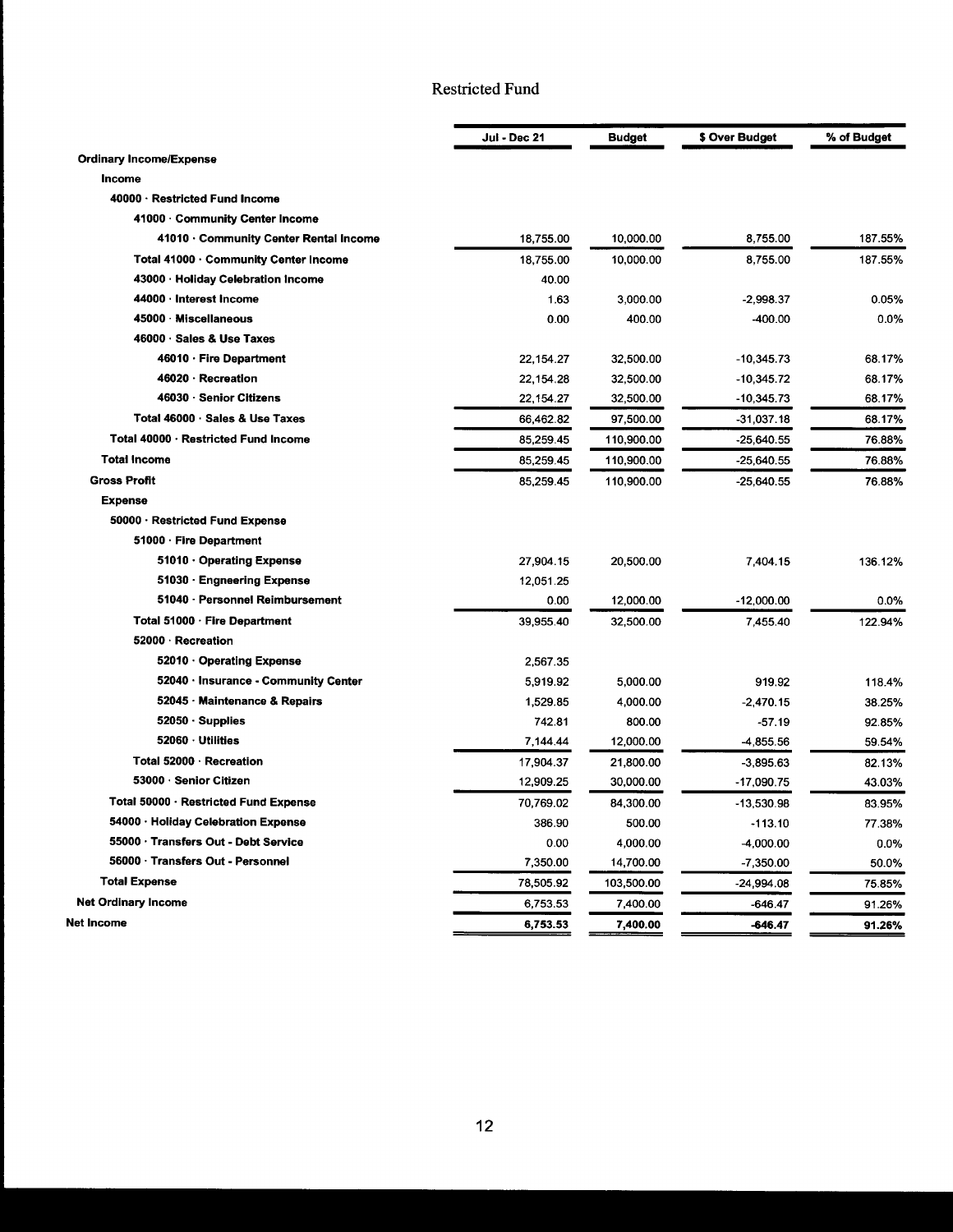# Utility Fund

|                                           | Dec 31, 21      |
|-------------------------------------------|-----------------|
| <b>ASSETS</b>                             |                 |
| <b>Current Assets</b>                     |                 |
| Checking/Savings                          |                 |
| 10000 · Bank Accounts                     |                 |
| 10100 · Hancock Whitney Operating         | 17,724.57       |
| 10200 · Hancock Whitney Utility Deposit   | 23,025.00       |
| 10300 LAMP Savings Account                | 315,114.22      |
| Total 10000 Bank Accounts                 | 355,863.79      |
| $10400 \cdot$ Cash on hand                | 100.00          |
| <b>Total Checking/Savings</b>             | 355,963.79      |
| <b>Accounts Receivable</b>                |                 |
| 13000 Accounts Receivable                 |                 |
| 13100 Accounts Receivable                 | 6,373.00        |
| $13000 \cdot$ Accounts Receivable - Other | 20,348.72       |
| Total 13000 · Accounts Receivable         | 26,721.72       |
| $14000 \cdot$ Allowance for Bad Debts     | $-7,700.00$     |
| 14500 · Grants Receivable                 | 123,291.65      |
| <b>Total Accounts Receivable</b>          | 142,313.37      |
| <b>Total Current Assets</b>               | 498,277.16      |
| <b>Fixed Assets</b>                       |                 |
| $15100 \cdot$ Fixed Assets                | 1,174,803.39    |
| $15200 \cdot$ Land                        | 60,366.00       |
| 15300 · Water Tower                       | 773,283.00      |
| 15400 · Accum. Depreciation-Water Tower   | $-1,132,844.82$ |
| <b>Total Fixed Assets</b>                 | 875,607.57      |
| <b>TOTAL ASSETS</b>                       | 1,373,884.73    |
| <b>LIABILITIES &amp; EQUITY</b>           |                 |
| Liabilities                               |                 |
| <b>Current Liabilities</b>                |                 |
| <b>Accounts Payable</b>                   |                 |
| 20000 · Accounts Payable                  | 11,498.43       |
| <b>Total Accounts Payable</b>             | 11,498.43       |
| <b>Other Current Liabilities</b>          |                 |
| 24000 · Customer Prepayments              | 4,943.00        |
| 25000 Due to General Fund                 | 110,454.77      |
| 26000 · Garbage Deposits Liabilty         | 23,334.32       |
| 28000 · Unearned Revenue - ARPA Grant     | 315,114.22      |
| <b>Total Other Current Liabilities</b>    | 453,846.31      |
| <b>Total Current Liabilities</b>          | 465,344.74      |
| <b>Total Liabilities</b>                  | 465,344.74      |
|                                           |                 |
| Equity                                    | 919,957.32      |
| 30000 · Retained Earnings                 | $-11,417.33$    |
| Net Income                                | 908,539.99      |
| <b>Total Equity</b>                       |                 |
| TOTAL LIABILITIES & EQUITY                | 1,373,884.73    |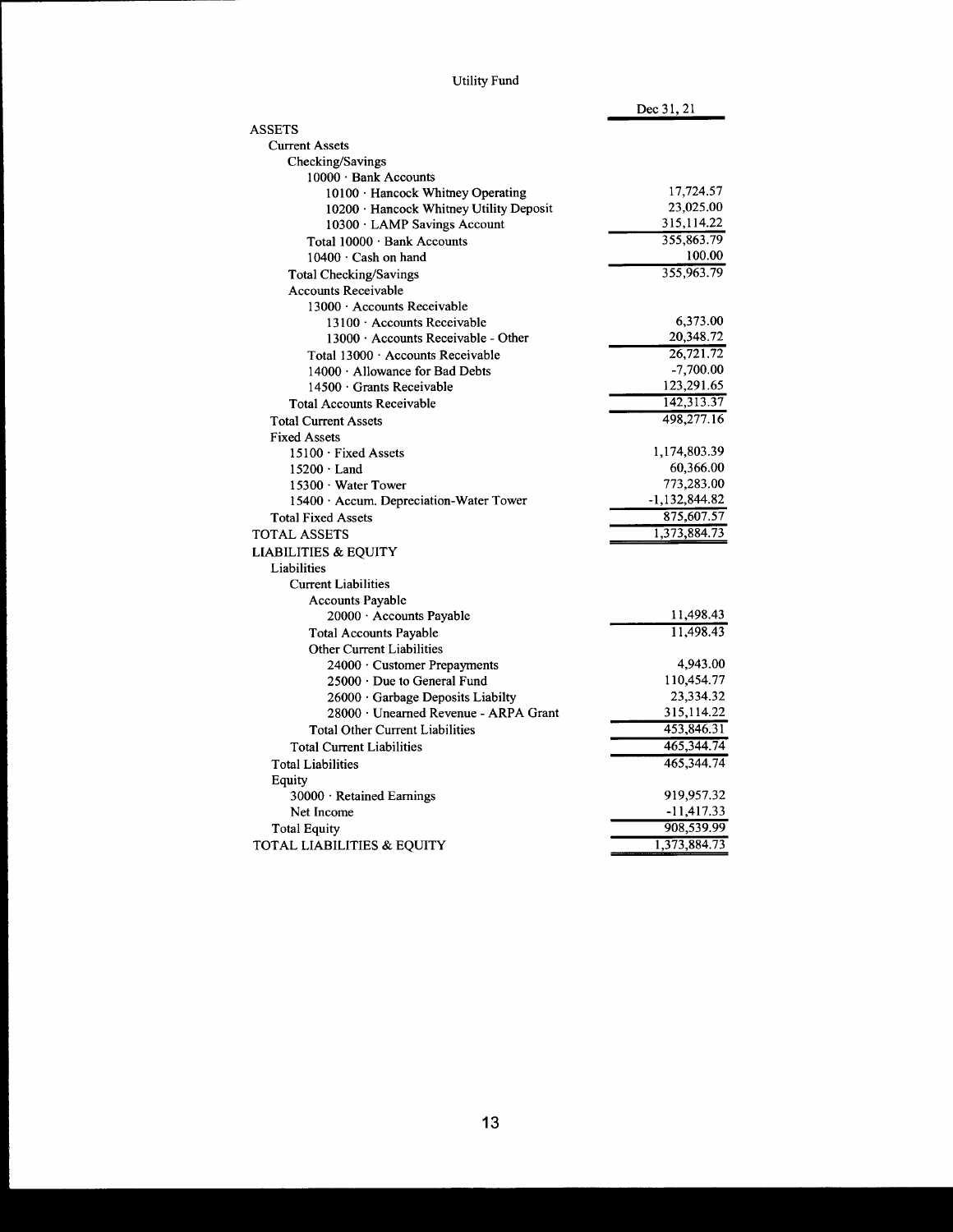# Utility Fund

 $\sim$ 

|                                           | $\overline{Dec\ 21}$   | $\overline{Jul}$ - Dec 21 |
|-------------------------------------------|------------------------|---------------------------|
| Ordinary Income/Expense                   |                        |                           |
| Income                                    |                        |                           |
| 40000 · Utility Income                    |                        |                           |
| 40100 · Garbage Fee                       | 11,426.00              | 66,520.00                 |
| 40300 · Late Payment Penalties            | 340.00                 | 1,692.00                  |
| 40400 · Return Fee                        | 175.00                 | 700.00                    |
| 40500 · Sewer Fee                         | 5,601.00               | 30,223.00                 |
| 40700 · Water Franchise fees              | 0.00                   | 3,010.00                  |
| Total 40000 · Utility Income              | 17,542.00              | 102,145.00                |
| 41000 · Interest Income                   | 0.46                   | 2.46                      |
| 43000 · Other Income                      | 0.00                   | 25.00                     |
| <b>Total Income</b>                       | 17,542.46              | 102,172.46                |
| Expense                                   |                        |                           |
| 50000 · Bank Service charges              | 21.00                  | 69.00                     |
| 52000 · Depreciation Expense              | 7,083.33               | 42,499.98                 |
| 53000 · Garbage Department Expenses       |                        |                           |
| 53010 · Garbage Service                   | 11,039.99              | 64,249.72                 |
| Total 53000 · Garbage Department Expenses | 11,039.99              | 64,249.72                 |
| 54000 · General Administrative            |                        |                           |
| 54010 · Billing Supplies                  | 0.00                   | 376.62                    |
| 54020 · Dues & Memberships                | 375.00                 | 1,328.00                  |
| 54030 · Postage                           | 155.16                 | 1,203.31                  |
| Total 54000 · General Administrative      | 530.16                 | 2,907.93                  |
| 55000 · Sewer Department Expenses         |                        |                           |
| 55010 · Engineering                       | 0.00                   | 698.75                    |
| 55040 · Sewer Supplies                    | $-16.78$               | $-16.78$                  |
| 55050 · Sewer System Maintenance          | 1,174.13               | 66,394.09                 |
| 55070 · Utility Bills                     | 1,125.16               | 6,937.10                  |
| Total 55000 · Sewer Department Expenses   | 2,282.51               | 74,013.16                 |
| 60000 · Transfer Out - Debt Service       | 1,225.00               | 7,350.00                  |
| <b>Total Expense</b>                      | $\overline{22,181.99}$ | 191,089.79                |
| Net Ordinary Income                       | $-4,639.53$            | $-88,917.33$              |
| Other Income/Expense                      |                        |                           |
| Other Income                              |                        |                           |
| 82000 · Proceeds fom Legal Settlement     | 0.00                   | 77,500.00                 |
| <b>Total Other Income</b>                 | 0.00                   | 77,500.00                 |
| Net Other Income                          | 0.00                   | 77,500.00                 |
| Net Income                                | $-4,639.53$            | $-11,417.33$              |
|                                           |                        |                           |